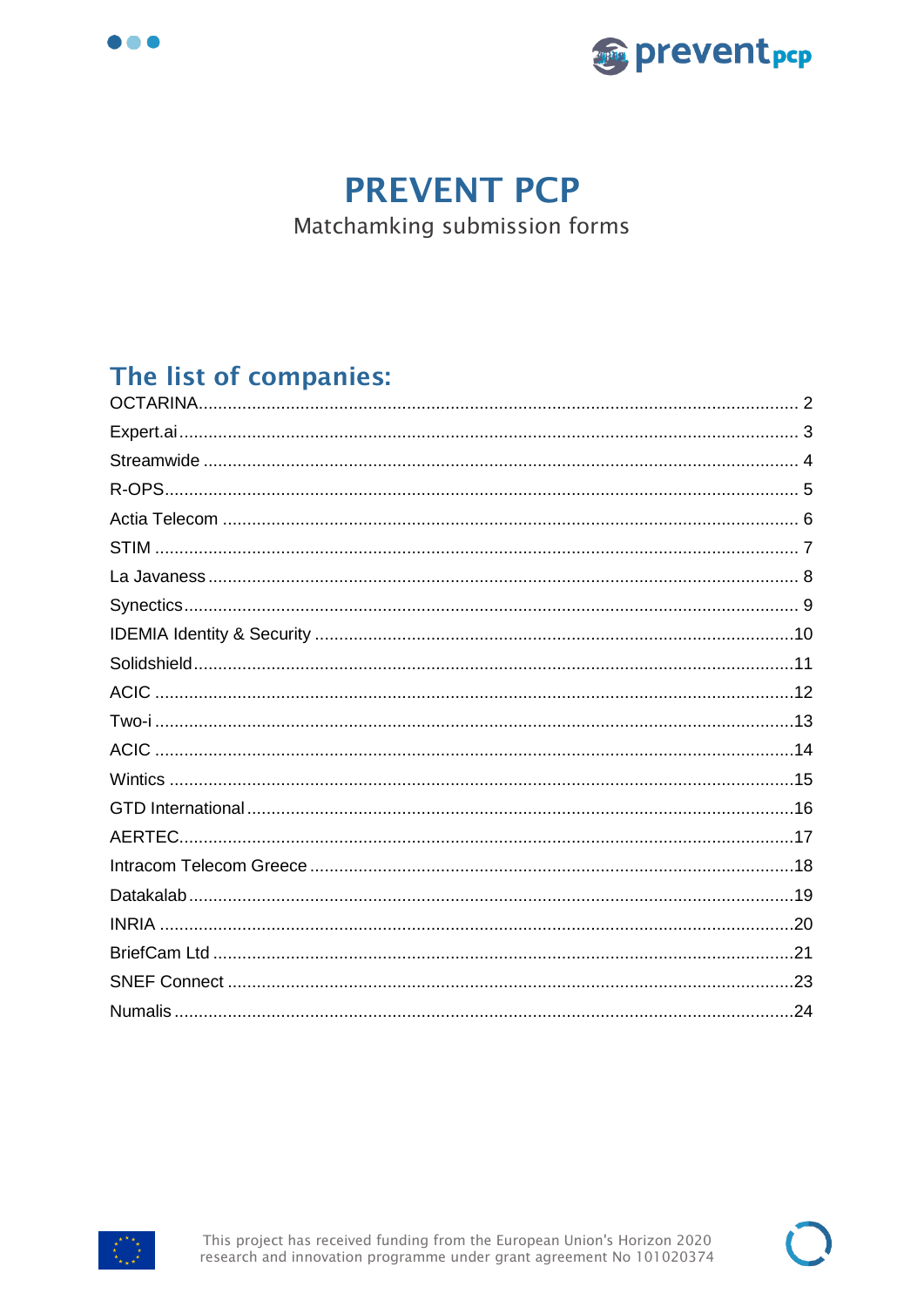



#### <span id="page-1-0"></span>**OCTARINA Company's Details**

| Company has competencies and looking for a consortium.                           |                                                                               |
|----------------------------------------------------------------------------------|-------------------------------------------------------------------------------|
| <b>Company Name</b>                                                              | <b>Octarina</b>                                                               |
| <b>Headquarters country</b>                                                      | France                                                                        |
| <b>Company Webiste</b>                                                           | https://www.octarina.com/en/                                                  |
| <b>Representative Person</b>                                                     | Stéphane Dupasquier                                                           |
| <b>Contact E-mail</b>                                                            | stephane@octarina.com                                                         |
| <b>Phone Number</b>                                                              | 33620353903                                                                   |
| <b>Technology Branch</b>                                                         | Computer vision/Al/3D                                                         |
| <b>Expected support and</b><br>expertise from potential<br>partners              | Use cases, video analysis                                                     |
| <b>Support or expertise offered</b><br>for the other partners                    | Computer vision IA/Machine learning, Augmented reality,<br>3D, Video analysis |
| <b>Additional information</b>                                                    | Visual synthetic dataset creation using 3D real time<br>engine                |
| Willing to share more<br>information under a Non-<br><b>Disclosure Agreement</b> | Yes                                                                           |
|                                                                                  |                                                                               |

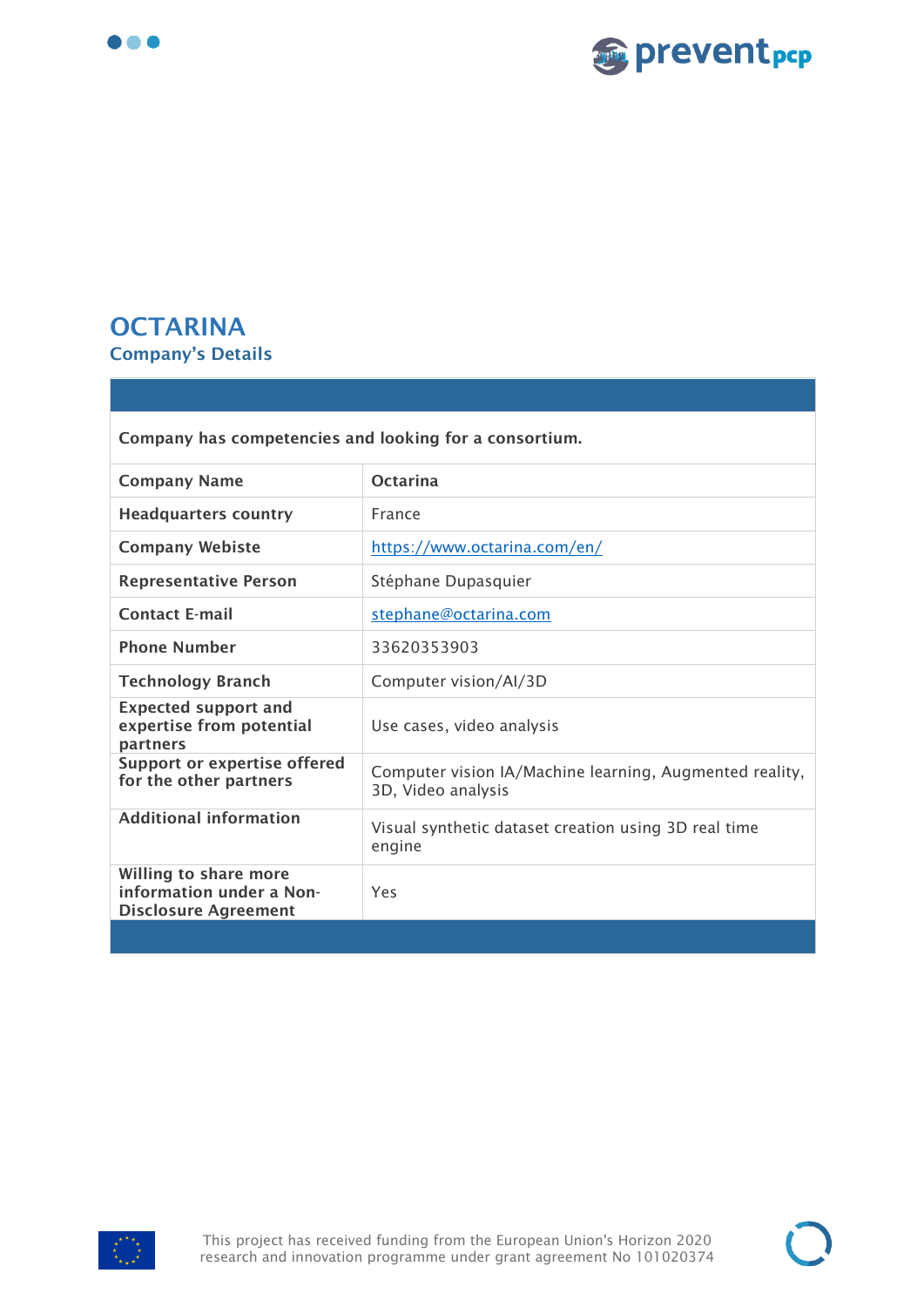



## <span id="page-2-0"></span>**Expert.ai Company's Details**

| Company has competencies and looking for a consortium.                           |                                                                                                                                                                                                                                                                                                                                                               |
|----------------------------------------------------------------------------------|---------------------------------------------------------------------------------------------------------------------------------------------------------------------------------------------------------------------------------------------------------------------------------------------------------------------------------------------------------------|
| <b>Company Name</b>                                                              | Expert.ai                                                                                                                                                                                                                                                                                                                                                     |
| <b>Headquarters country</b>                                                      | Italy                                                                                                                                                                                                                                                                                                                                                         |
| <b>Company Webiste</b>                                                           | https://www.expert.ai/                                                                                                                                                                                                                                                                                                                                        |
| <b>Representative Person</b>                                                     | Gianluca Sensidoni                                                                                                                                                                                                                                                                                                                                            |
| <b>Contact E-mail</b>                                                            | gsensidoni@expert.a                                                                                                                                                                                                                                                                                                                                           |
| <b>Phone Number</b>                                                              | 0039 3356595360                                                                                                                                                                                                                                                                                                                                               |
| <b>Technology Branch</b>                                                         | AI/NLU deep semantic technology                                                                                                                                                                                                                                                                                                                               |
| <b>Expected support and</b><br>expertise from potential<br>partners              | We are looking for a Consortium or pillar partners for<br>joined participation at this PCP.                                                                                                                                                                                                                                                                   |
| <b>Support or expertise offered</b><br>for the other partners                    | We are a technology company focused on Natural<br>Language Understanding (NLU) by means of deep<br>semantic algorithms based on either on<br>Ontology/Taxonomy or Machine/Deep learning. The<br>target is to extract entities, relations, categories,<br>emotions, stylometric attributes,  from unstructured<br>contents on different domains and languages. |
| <b>Additional information</b>                                                    | Natural Language Understanding deep semantic<br>technology finalized to analyze unstructured contents<br>coming from different type of sources either online or<br>offline.                                                                                                                                                                                   |
| Willing to share more<br>information under a Non-<br><b>Disclosure Agreement</b> | Yes                                                                                                                                                                                                                                                                                                                                                           |
|                                                                                  |                                                                                                                                                                                                                                                                                                                                                               |

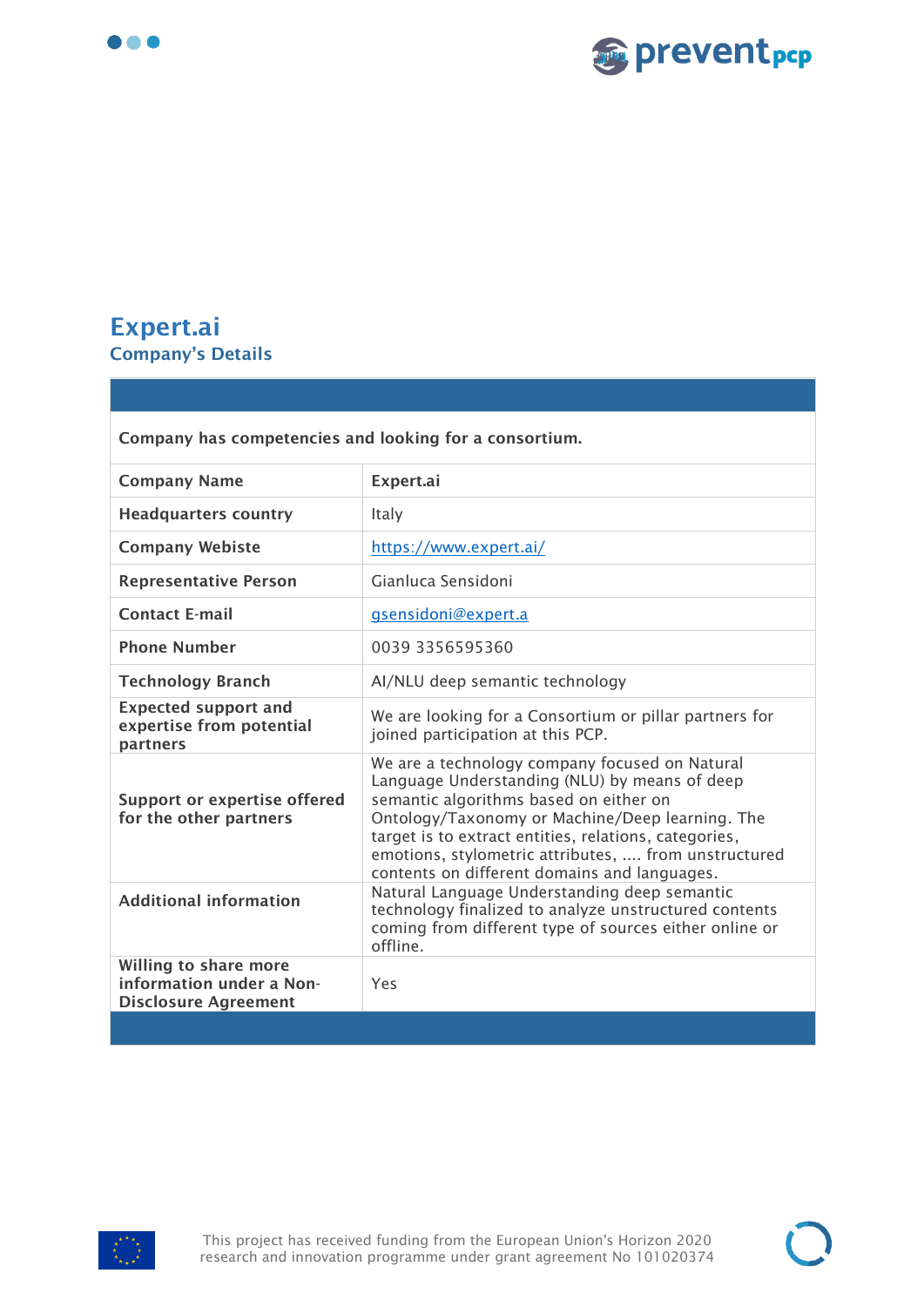



## <span id="page-3-0"></span>**Streamwide Company's Details**

| Company has competencies and looking for a consortium.                           |                                                                                                                                                                                                                                                                                                 |
|----------------------------------------------------------------------------------|-------------------------------------------------------------------------------------------------------------------------------------------------------------------------------------------------------------------------------------------------------------------------------------------------|
| <b>Company Name</b>                                                              | Streamwide                                                                                                                                                                                                                                                                                      |
| <b>Headquarters country</b>                                                      | France                                                                                                                                                                                                                                                                                          |
| <b>Company Webiste</b>                                                           | https://www.streamwide.com/en/                                                                                                                                                                                                                                                                  |
| <b>Representative Person</b>                                                     | Benjamin Lamour                                                                                                                                                                                                                                                                                 |
| <b>Contact E-mail</b>                                                            | blamour@streamwide.com                                                                                                                                                                                                                                                                          |
| <b>Phone Number</b>                                                              | +33643254033                                                                                                                                                                                                                                                                                    |
| <b>Technology Branch</b>                                                         | critical communication, interoperability with video<br>management system (VMS), mobility, crisis management                                                                                                                                                                                     |
| <b>Expected support and</b><br>expertise from potential<br>partners              | Integrator able to generate value through integration<br>mixing ous solution and others.                                                                                                                                                                                                        |
| <b>Support or expertise offered</b><br>for the other partners                    | Web and mobile software solutions technical, sales and<br>marketing support interoperability via API / SDK features:<br>messaging, file sharing, voice, emergency,<br>videostreaming, digitized process => bring<br>communication & media in real-time between control<br>room and field agent. |
| <b>Additional information</b>                                                    | n/a                                                                                                                                                                                                                                                                                             |
| Willing to share more<br>information under a Non-<br><b>Disclosure Agreement</b> | Yes                                                                                                                                                                                                                                                                                             |
|                                                                                  |                                                                                                                                                                                                                                                                                                 |

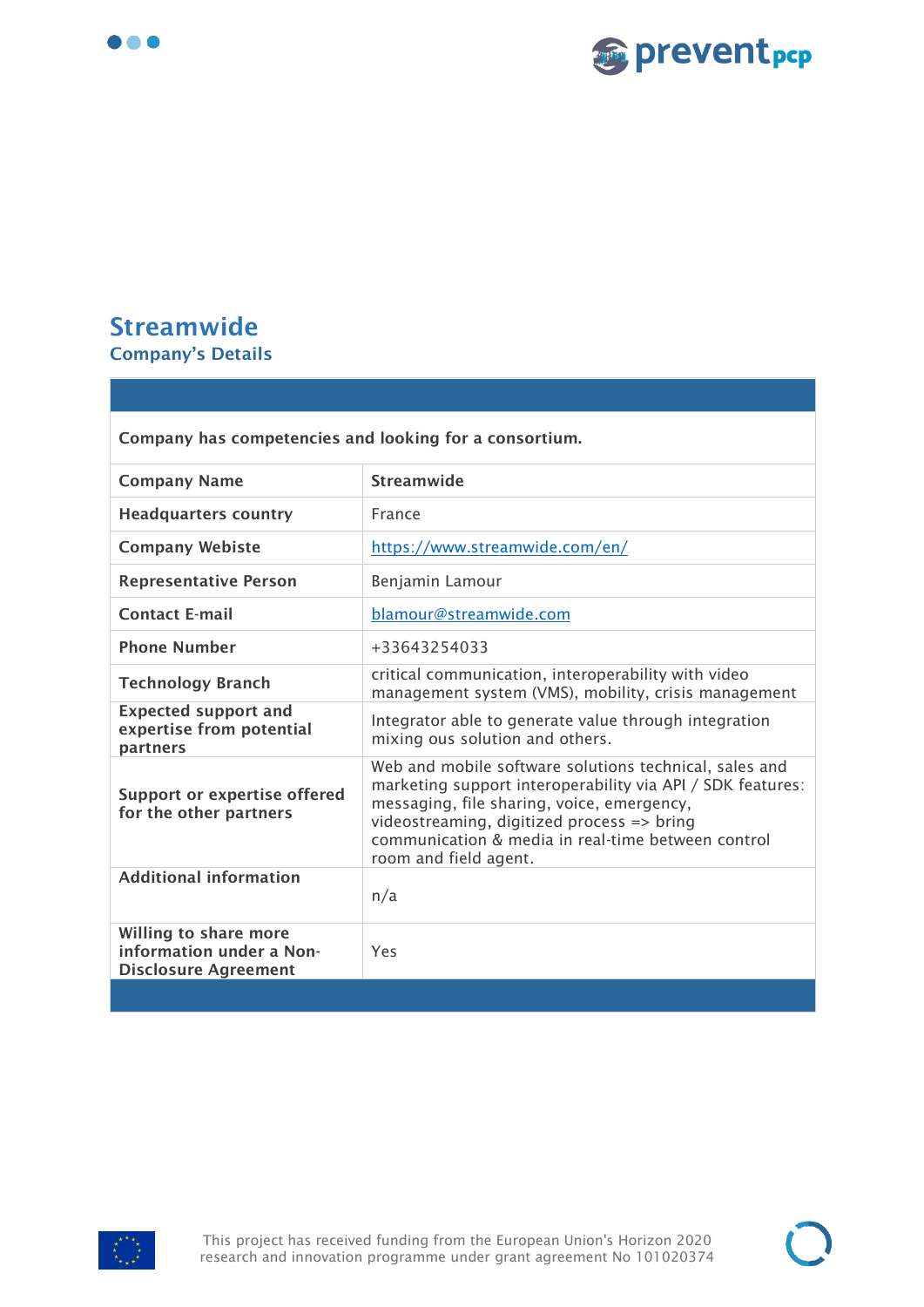



## <span id="page-4-0"></span>**R-OPS Company's Details**

| Company has competencies and looking for a consortium.                           |                                                                                                       |
|----------------------------------------------------------------------------------|-------------------------------------------------------------------------------------------------------|
| <b>Company Name</b>                                                              | <b>R-OPS</b>                                                                                          |
| <b>Headquarters country</b>                                                      | France                                                                                                |
| <b>Company Webiste</b>                                                           | https://r-ops.fr/                                                                                     |
| <b>Representative Person</b>                                                     | Eric Barre                                                                                            |
| <b>Contact E-mail</b>                                                            | ebarre@r-ops.fr                                                                                       |
| <b>Phone Number</b>                                                              | 0698852913                                                                                            |
| <b>Technology Branch</b>                                                         | <b>Anomaly Detection</b>                                                                              |
| <b>Expected support and</b><br>expertise from potential<br>partners              | Prototype/Design/Validation                                                                           |
| <b>Support or expertise offered</b><br>for the other partners                    | We develop a product with Neuro-symbolic AI for<br>Anomaly Detection, see: https://r-ops.fr/quardian/ |
| <b>Additional information</b>                                                    | n/a                                                                                                   |
| Willing to share more<br>information under a Non-<br><b>Disclosure Agreement</b> | N <sub>0</sub>                                                                                        |
|                                                                                  |                                                                                                       |

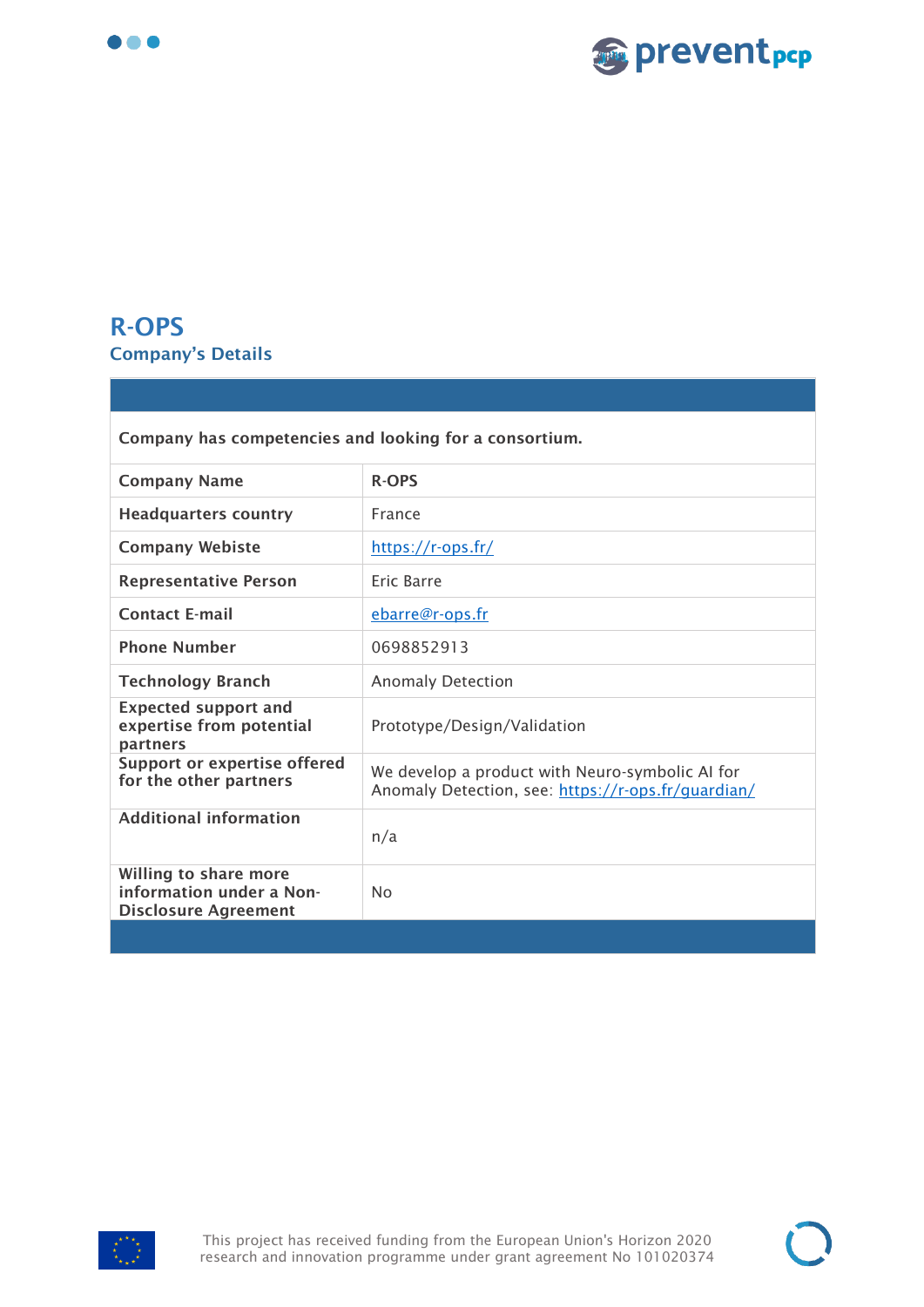



## <span id="page-5-0"></span>**Actia Telecom Company's Details**

| Company has competencies and looking for a consortium.                           |                                  |
|----------------------------------------------------------------------------------|----------------------------------|
| <b>Company Name</b>                                                              | <b>Actia Telecom</b>             |
| <b>Headquarters country</b>                                                      | France                           |
| <b>Company Webiste</b>                                                           | https://www.actia.com/en/        |
| <b>Representative Person</b>                                                     | <b>Fabrice Desclaux</b>          |
| <b>Contact E-mail</b>                                                            | fabrice.desclaux@actiatelecom.fr |
| <b>Phone Number</b>                                                              | +33 668 72 13 67                 |
| <b>Technology Branch</b>                                                         | Railway digital embedded systems |
| <b>Expected support and</b><br>expertise from potential<br>partners              | Video analysis expertise         |
| <b>Support or expertise offered</b><br>for the other partners                    | <b>CCTV</b> systems              |
| <b>Additional information</b>                                                    | n/a                              |
| Willing to share more<br>information under a Non-<br><b>Disclosure Agreement</b> | No                               |
|                                                                                  |                                  |

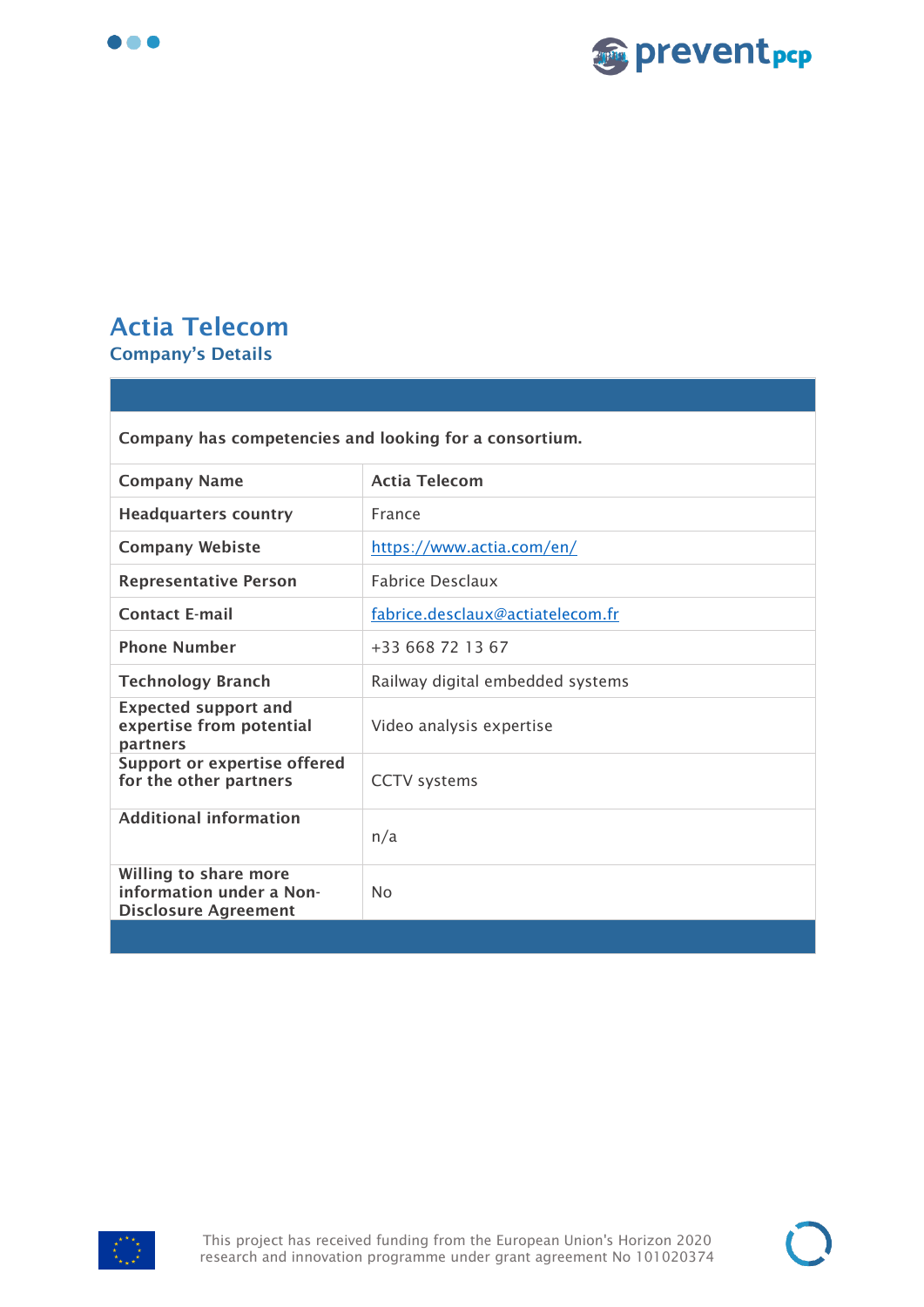



#### <span id="page-6-0"></span>**STIM Company's Details**

| Company has competencies and looking for a consortium.                           |                                                                                                                                                                                          |
|----------------------------------------------------------------------------------|------------------------------------------------------------------------------------------------------------------------------------------------------------------------------------------|
| <b>Company Name</b>                                                              | <b>STIM</b>                                                                                                                                                                              |
| <b>Headquarters country</b>                                                      | France                                                                                                                                                                                   |
| <b>Company Webiste</b>                                                           | https://stim.fr/                                                                                                                                                                         |
| <b>Representative Person</b>                                                     | Pablo Oliver                                                                                                                                                                             |
| <b>Contact E-mail</b>                                                            | pablo.oliver@stim.fr                                                                                                                                                                     |
| <b>Phone Number</b>                                                              | 0666478072                                                                                                                                                                               |
| <b>Technology Branch</b>                                                         | Videosecurity solutions                                                                                                                                                                  |
| <b>Expected support and</b><br>expertise from potential<br>partners              | We're looking to IA analysis skills.                                                                                                                                                     |
| <b>Support or expertise offered</b><br>for the other partners                    | We're experts dealing with images. From hardware to<br>software and services or cameras, we bring a complete<br>range of activities dedicated to cover customized security<br>solutions. |
| <b>Additional information</b>                                                    | n/a                                                                                                                                                                                      |
| Willing to share more<br>information under a Non-<br><b>Disclosure Agreement</b> | Yes                                                                                                                                                                                      |
|                                                                                  |                                                                                                                                                                                          |

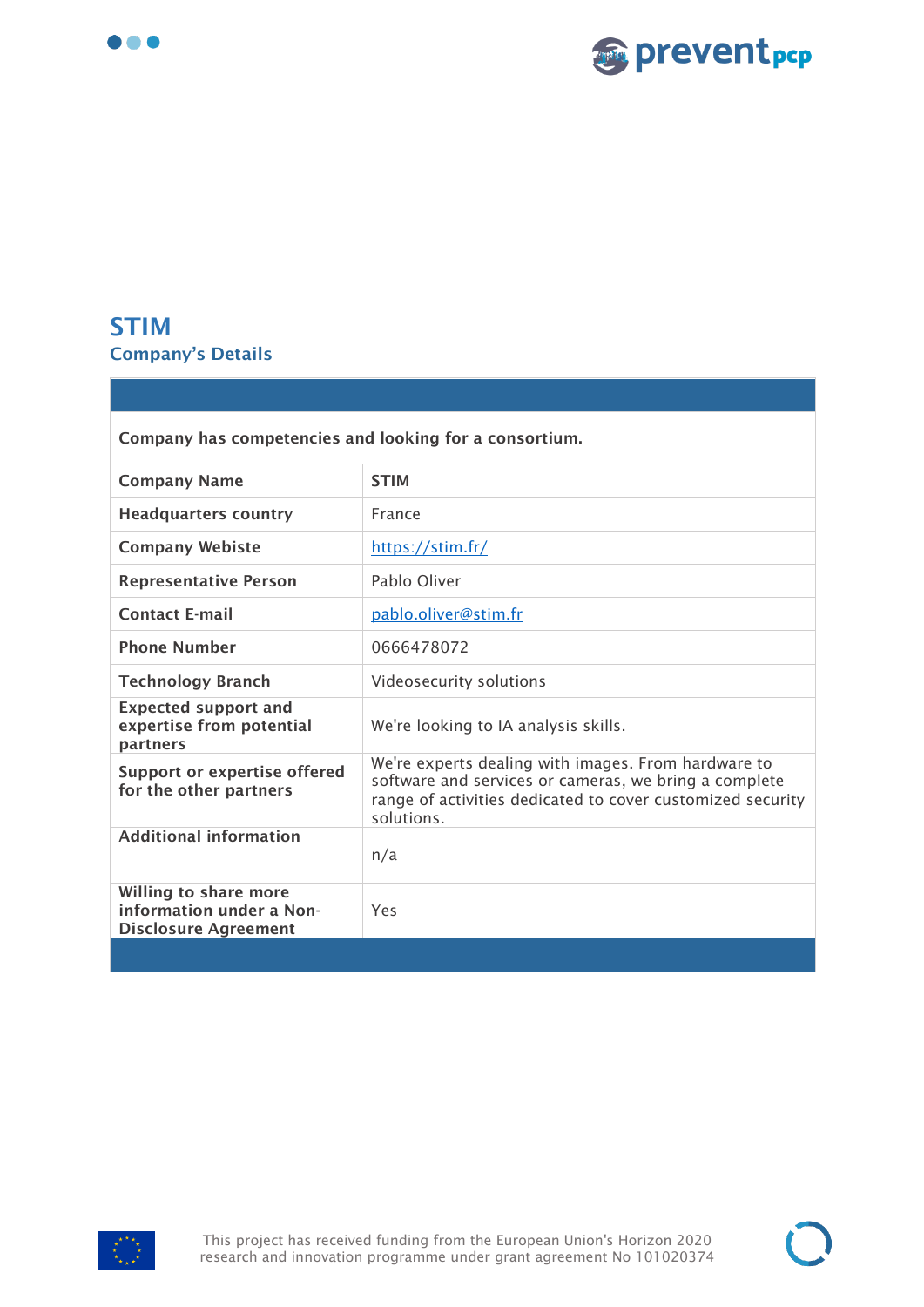



#### <span id="page-7-0"></span>**La Javaness Company's Details**

| Company has competencies and looking for a consortium.                           |                                                                                                                                                                                                                                                                                                                                                                                                                                                                                            |
|----------------------------------------------------------------------------------|--------------------------------------------------------------------------------------------------------------------------------------------------------------------------------------------------------------------------------------------------------------------------------------------------------------------------------------------------------------------------------------------------------------------------------------------------------------------------------------------|
| <b>Company Name</b>                                                              | La Javaness                                                                                                                                                                                                                                                                                                                                                                                                                                                                                |
| <b>Headquarters country</b>                                                      | France                                                                                                                                                                                                                                                                                                                                                                                                                                                                                     |
| <b>Company Webiste</b>                                                           | https://www.lajavaness.com/?lang=en                                                                                                                                                                                                                                                                                                                                                                                                                                                        |
| <b>Representative Person</b>                                                     | Timothée Alspektor                                                                                                                                                                                                                                                                                                                                                                                                                                                                         |
| <b>Contact E-mail</b>                                                            | timothee@lajavaness.com                                                                                                                                                                                                                                                                                                                                                                                                                                                                    |
| <b>Phone Number</b>                                                              | 0666806912                                                                                                                                                                                                                                                                                                                                                                                                                                                                                 |
| <b>Technology Branch</b>                                                         | Artificial Intelligence                                                                                                                                                                                                                                                                                                                                                                                                                                                                    |
| <b>Expected support and</b><br>expertise from potential<br>partners              | Hello, We are a French company specialized in AI (80<br>employees, based in Paris) with the deployment of more<br>than a hundred project, in public and private sector. Our<br>website : www.lajavaness.com<br>As part of PCP we would be interested in a company that<br>has experience on camera systems, that is to say the<br>collection and first processing of video images before<br>analysis by Al.<br>We would take care of the algo model part where we have<br>great expertise. |
| <b>Support or expertise offered</b><br>for the other partners                    | We have a team of 80 people that are only and<br>exclusively doing AI solutions.<br>We've been working on this sphere over 6 years, still with<br>high growth, and we can bring top techno, people and<br>reactivity regarding this AI solution.<br>Furthermore, we've worked before on TRL type projects<br>such as this one.                                                                                                                                                             |
| <b>Additional information</b>                                                    | It would be great if the partner had expertise in the<br>transportation sector.                                                                                                                                                                                                                                                                                                                                                                                                            |
| Willing to share more<br>information under a Non-<br><b>Disclosure Agreement</b> | <b>No</b>                                                                                                                                                                                                                                                                                                                                                                                                                                                                                  |



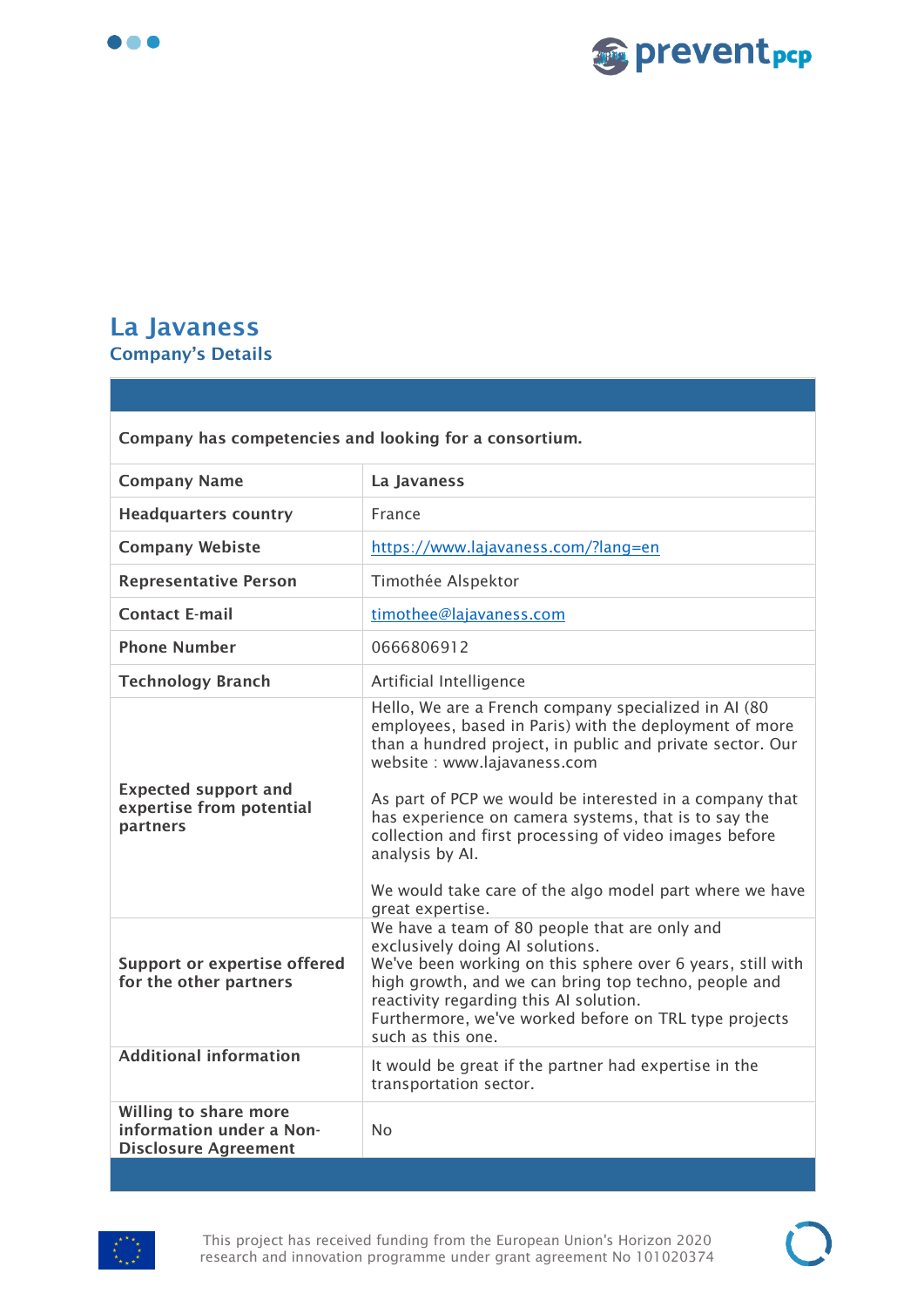



#### <span id="page-8-0"></span>**Synectics Company's Details**

| Company has competencies and looking for a consortium.                           |                                                                                                                                                                                                                                                                                                                                                                                 |
|----------------------------------------------------------------------------------|---------------------------------------------------------------------------------------------------------------------------------------------------------------------------------------------------------------------------------------------------------------------------------------------------------------------------------------------------------------------------------|
| <b>Company Name</b>                                                              | <b>Synectics</b>                                                                                                                                                                                                                                                                                                                                                                |
| <b>Headquarters country</b>                                                      | United Kingdom                                                                                                                                                                                                                                                                                                                                                                  |
| <b>Company Webiste</b>                                                           | https://synecticsglobal.com/en                                                                                                                                                                                                                                                                                                                                                  |
| <b>Representative Person</b>                                                     | Juergen Fuchs                                                                                                                                                                                                                                                                                                                                                                   |
| <b>Contact E-mail</b>                                                            | juergen.fuchs@synx.com                                                                                                                                                                                                                                                                                                                                                          |
| <b>Phone Number</b>                                                              | +491703265608                                                                                                                                                                                                                                                                                                                                                                   |
| <b>Technology Branch</b>                                                         | ICT - European SME develops, designs and supplies<br>Surveillance Command&Control management systems for<br>PT environment                                                                                                                                                                                                                                                      |
| <b>Expected support and</b><br>expertise from potential<br>partners              | We are looking for a consortium that carries out:<br>- technical&administrative project management of<br>consortium members:<br>- R&D activities with regard to required functionalities at<br>subsystem level, i.e. abandoned luggage identification,<br>person tracking systems - demonstrating a decent<br>background and achievements in this field.                        |
| <b>Support or expertise offered</b><br>for the other partners                    | We will bring to the project:<br>- the ability to research & develop an advanced crisis;<br>management system based on a resilient COTS platform<br>- ensure interoperability with the operators' legacy<br>systems;<br>- GUI development to visualize mission critcal information<br>with regard to superior usability;<br>- support testing of prototype/pilot installations. |
| <b>Additional information</b>                                                    | n/a                                                                                                                                                                                                                                                                                                                                                                             |
| Willing to share more<br>information under a Non-<br><b>Disclosure Agreement</b> | Yes                                                                                                                                                                                                                                                                                                                                                                             |
|                                                                                  |                                                                                                                                                                                                                                                                                                                                                                                 |

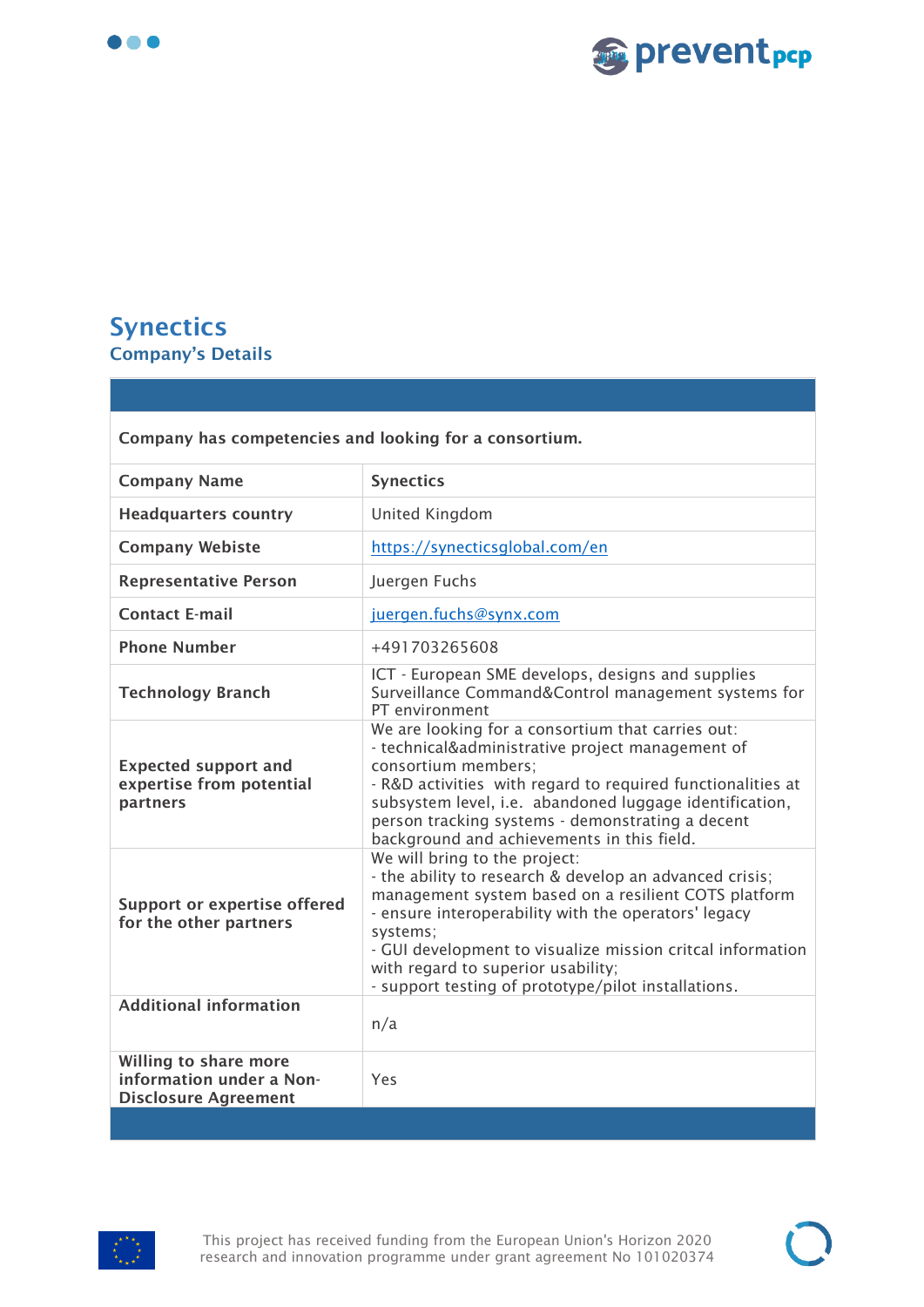



## <span id="page-9-0"></span>**IDEMIA Identity & Security**

**Company's Details** 

| Company has competencies and looking for a consortium.                                  |                                                                                                 |
|-----------------------------------------------------------------------------------------|-------------------------------------------------------------------------------------------------|
| <b>Company Name</b>                                                                     | <b>IDEMIA Identity &amp; Security</b>                                                           |
| <b>Headquarters country</b>                                                             | France                                                                                          |
| <b>Company Webiste</b>                                                                  | https://www.idemia.com/                                                                         |
| <b>Representative Person</b>                                                            | Philippe Hercelin                                                                               |
| <b>Contact E-mail</b>                                                                   | philippe.hercelin@idemia.com                                                                    |
| <b>Phone Number</b>                                                                     | +33761802024                                                                                    |
| <b>Technology Branch</b>                                                                | <b>Computer Vision for Public Security</b>                                                      |
| <b>Expected support and</b><br>expertise from potential<br>partners                     | VMS provider (Analog Camera), Crisis Alert Management<br>System, System Integrator              |
| <b>Support or expertise offered</b><br>for the other partners                           | Video analytics platform: Pedestrian re identification,<br>luggage detection and forensic tools |
| <b>Additional information</b>                                                           | New object detection                                                                            |
| <b>Willing to share more</b><br>information under a Non-<br><b>Disclosure Agreement</b> | Yes                                                                                             |
|                                                                                         |                                                                                                 |

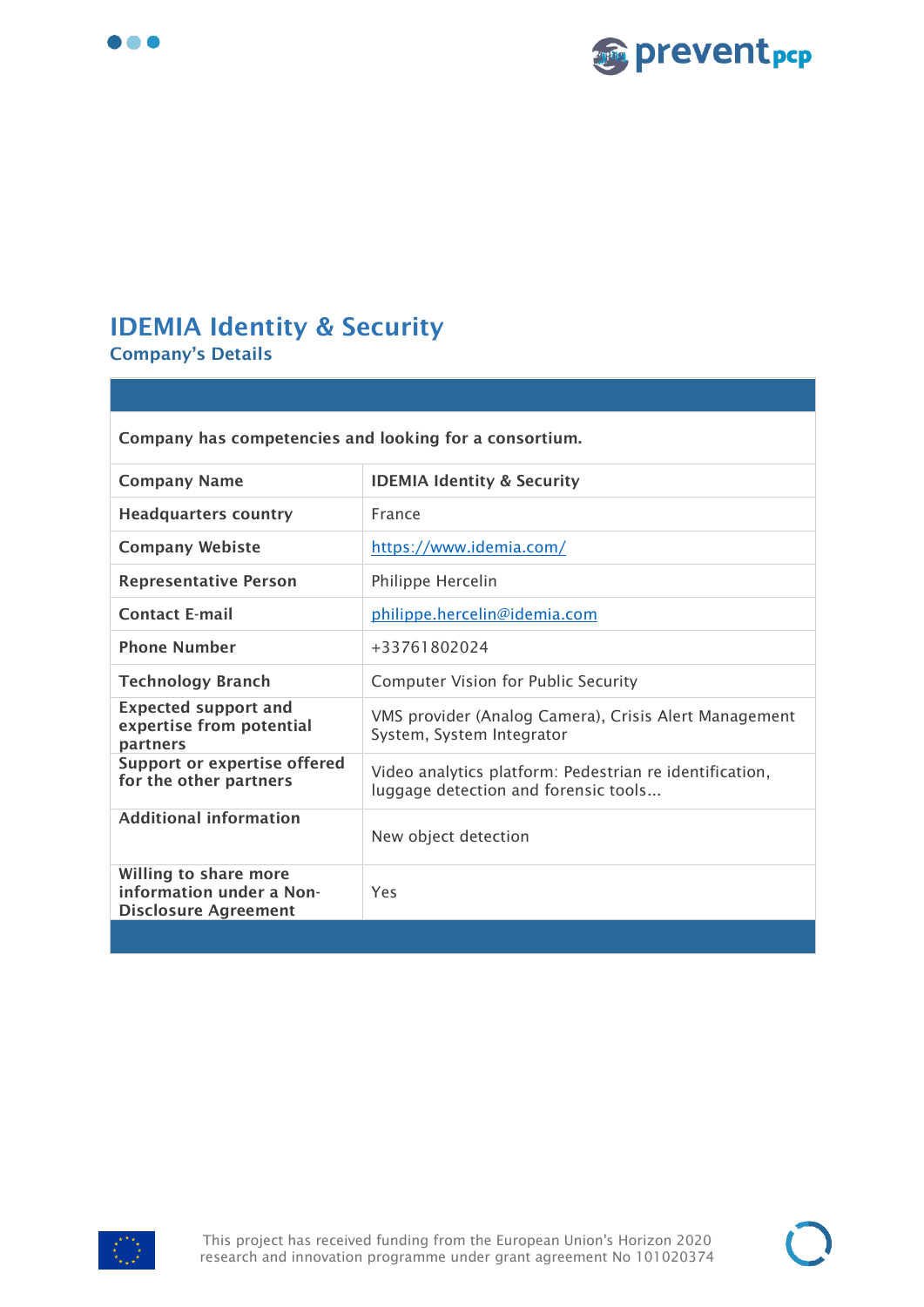



## <span id="page-10-0"></span>**Solidshield Company's Details**

| Company has competencies and looking for a consortium.                           |                                                                                                                                                                                                                                                                                                                                                                                                                                                                                                                                               |
|----------------------------------------------------------------------------------|-----------------------------------------------------------------------------------------------------------------------------------------------------------------------------------------------------------------------------------------------------------------------------------------------------------------------------------------------------------------------------------------------------------------------------------------------------------------------------------------------------------------------------------------------|
| <b>Company Name</b>                                                              | Solidshield                                                                                                                                                                                                                                                                                                                                                                                                                                                                                                                                   |
| <b>Headquarters country</b>                                                      | France                                                                                                                                                                                                                                                                                                                                                                                                                                                                                                                                        |
| <b>Company Webiste</b>                                                           | https://www.solidshield.com/                                                                                                                                                                                                                                                                                                                                                                                                                                                                                                                  |
| <b>Representative Person</b>                                                     | Vincent Lefebvre                                                                                                                                                                                                                                                                                                                                                                                                                                                                                                                              |
| <b>Contact E-mail</b>                                                            | vincent@solidshield.com                                                                                                                                                                                                                                                                                                                                                                                                                                                                                                                       |
| <b>Phone Number</b>                                                              | 066359190                                                                                                                                                                                                                                                                                                                                                                                                                                                                                                                                     |
| <b>Technology Branch</b>                                                         | Software Security                                                                                                                                                                                                                                                                                                                                                                                                                                                                                                                             |
| <b>Expected support and</b><br>expertise from potential<br>partners              | n/a                                                                                                                                                                                                                                                                                                                                                                                                                                                                                                                                           |
| <b>Support or expertise offered</b><br>for the other partners                    | We are offering software security solutions, applied on<br>software ready to deploy binary files, providing integrity<br>and confidentiality preservation as well as use right<br>enforcement. Our solution core design criteria is<br>simplicity with an automated workflow. We would bring<br>to the consortium solution a quarantee that the solution<br>code, once deployed in the public transport<br>infrastructure is integrated and confidential and use at<br>secret-provisioned platforms only (if that restriction is<br>desired). |
| <b>Additional information</b>                                                    | n/a                                                                                                                                                                                                                                                                                                                                                                                                                                                                                                                                           |
| Willing to share more<br>information under a Non-<br><b>Disclosure Agreement</b> | Yes                                                                                                                                                                                                                                                                                                                                                                                                                                                                                                                                           |
|                                                                                  |                                                                                                                                                                                                                                                                                                                                                                                                                                                                                                                                               |

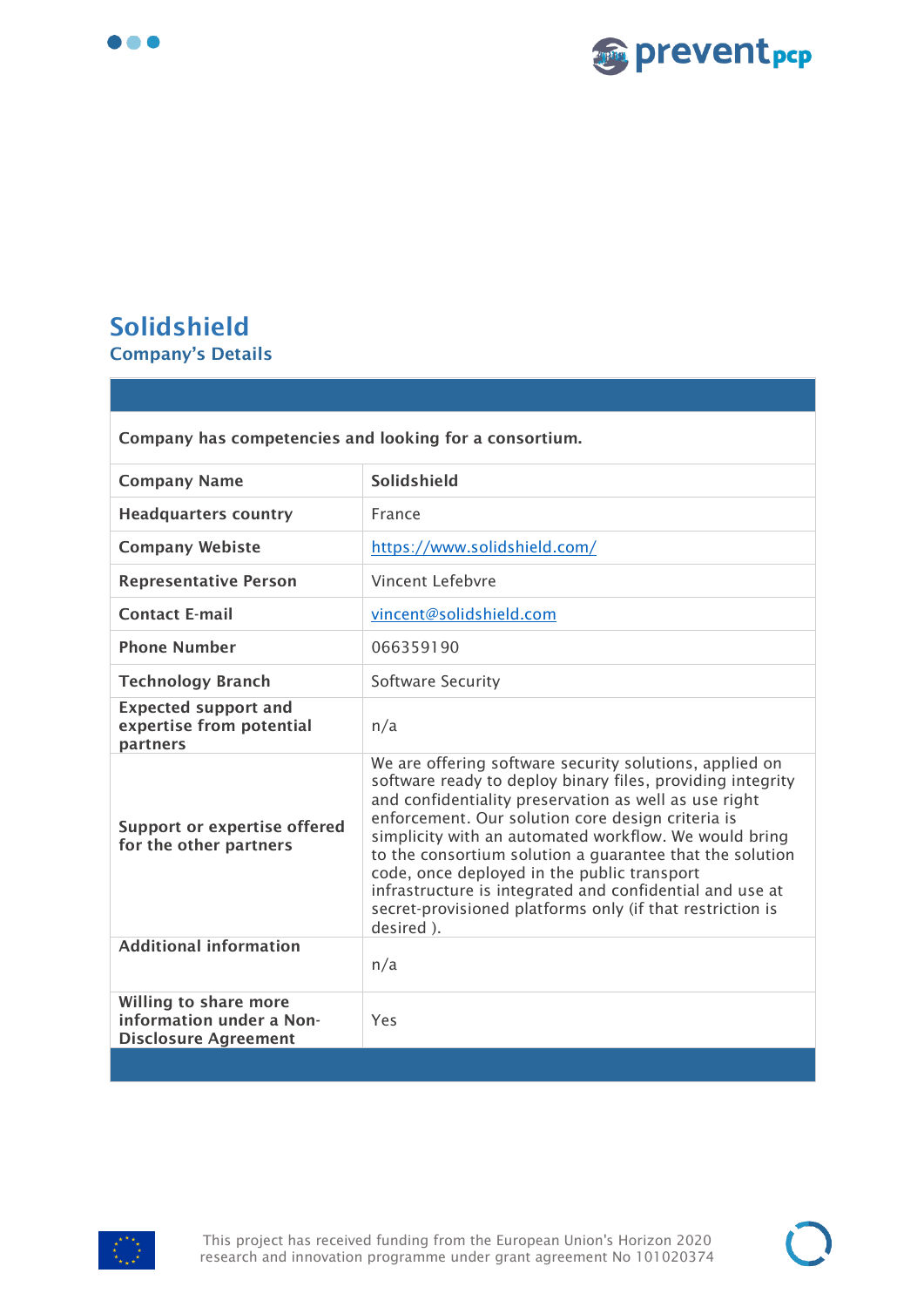



## <span id="page-11-0"></span>**ACIC Company's Details**

| Company is a consortium and looking for a specific partner                       |                                                               |
|----------------------------------------------------------------------------------|---------------------------------------------------------------|
| <b>Company Name</b>                                                              | <b>ACIC</b>                                                   |
| <b>Headquarters country</b>                                                      | Belgium                                                       |
| <b>Company Webiste</b>                                                           | https://www.acic.eu/en/                                       |
| <b>Representative Person</b>                                                     | Christophe Parisot                                            |
| <b>Contact E-mail</b>                                                            | parisot@acic.eu                                               |
| <b>Phone Number</b>                                                              | +32 65 39 43 80                                               |
| <b>Technology Branch</b>                                                         | Video analytics                                               |
| <b>Expected support and</b><br>expertise from potential<br>partners              | People recognition in a representative multi camera<br>setup. |
| Support or expertise offered<br>for the other partners                           | Abandoned object detection with association to a person.      |
| <b>Additional information</b>                                                    | n/a                                                           |
| Willing to share more<br>information under a Non-<br><b>Disclosure Agreement</b> | Yes                                                           |
|                                                                                  |                                                               |

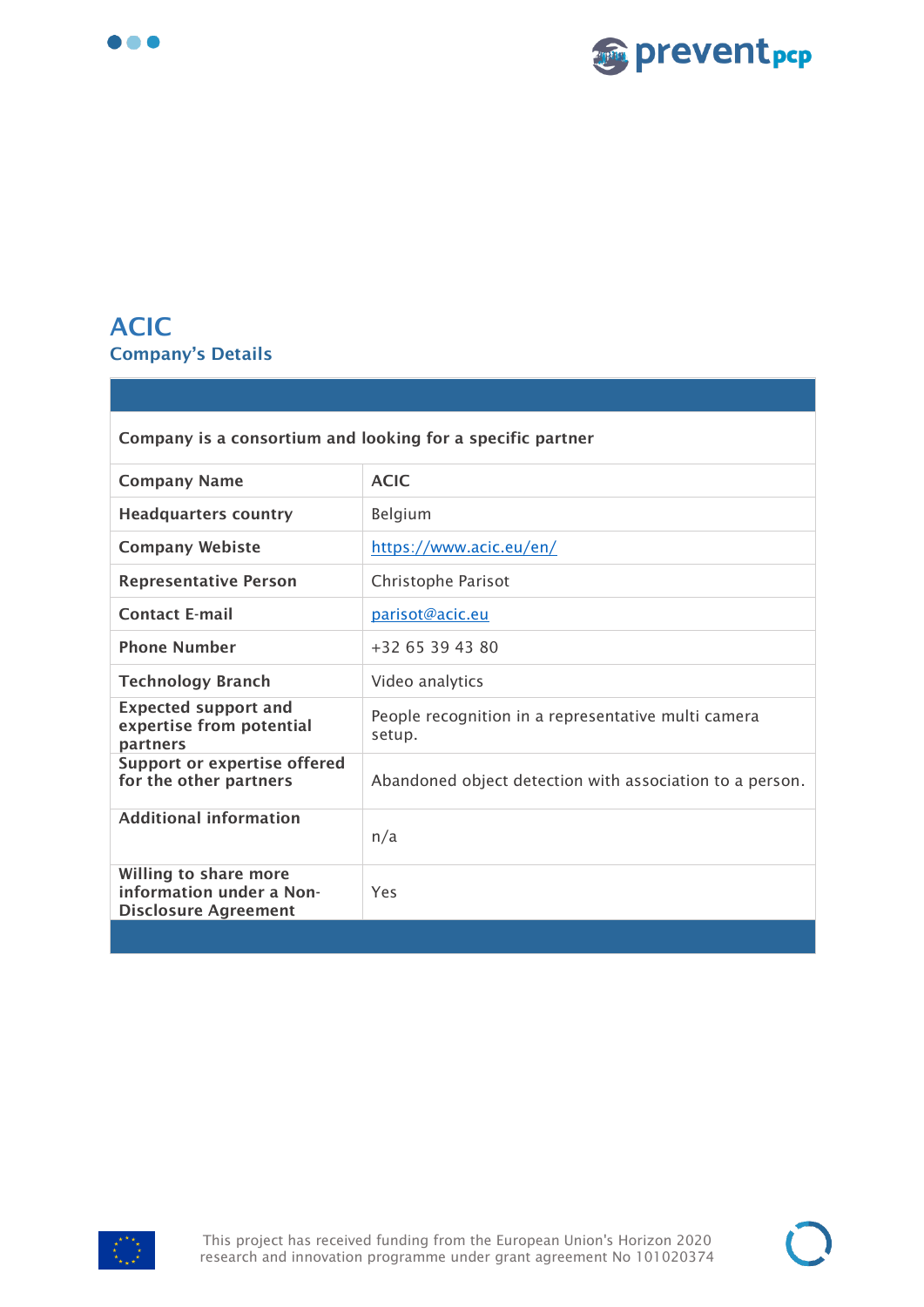



## <span id="page-12-0"></span>**Two-i Company's Details**

| Company has competencies and looking for a consortium.                           |                                                                                                                                     |
|----------------------------------------------------------------------------------|-------------------------------------------------------------------------------------------------------------------------------------|
| <b>Company Name</b>                                                              | Two-i                                                                                                                               |
| <b>Headquarters country</b>                                                      | France                                                                                                                              |
| <b>Company Webiste</b>                                                           | https://two-i.com/                                                                                                                  |
| <b>Representative Person</b>                                                     | Guillaume Cazenave                                                                                                                  |
| <b>Contact E-mail</b>                                                            | quillaume.cazenave@two-i.fr                                                                                                         |
| <b>Phone Number</b>                                                              | +33680602529                                                                                                                        |
| <b>Technology Branch</b>                                                         | Video Content Analysis (VCA)                                                                                                        |
| <b>Expected support and</b><br>expertise from potential<br>partners              | VMS capabilities or any relevant part that can add value<br>to VCA                                                                  |
| <b>Support or expertise offered</b><br>for the other partners                    | Full platform of AI based VCA. Dedicated R&D<br>departement. Live analysis platform. Object detection<br>and tracking capabilities. |
| <b>Additional information</b>                                                    | n/a                                                                                                                                 |
| Willing to share more<br>information under a Non-<br><b>Disclosure Agreement</b> | Yes                                                                                                                                 |
|                                                                                  |                                                                                                                                     |

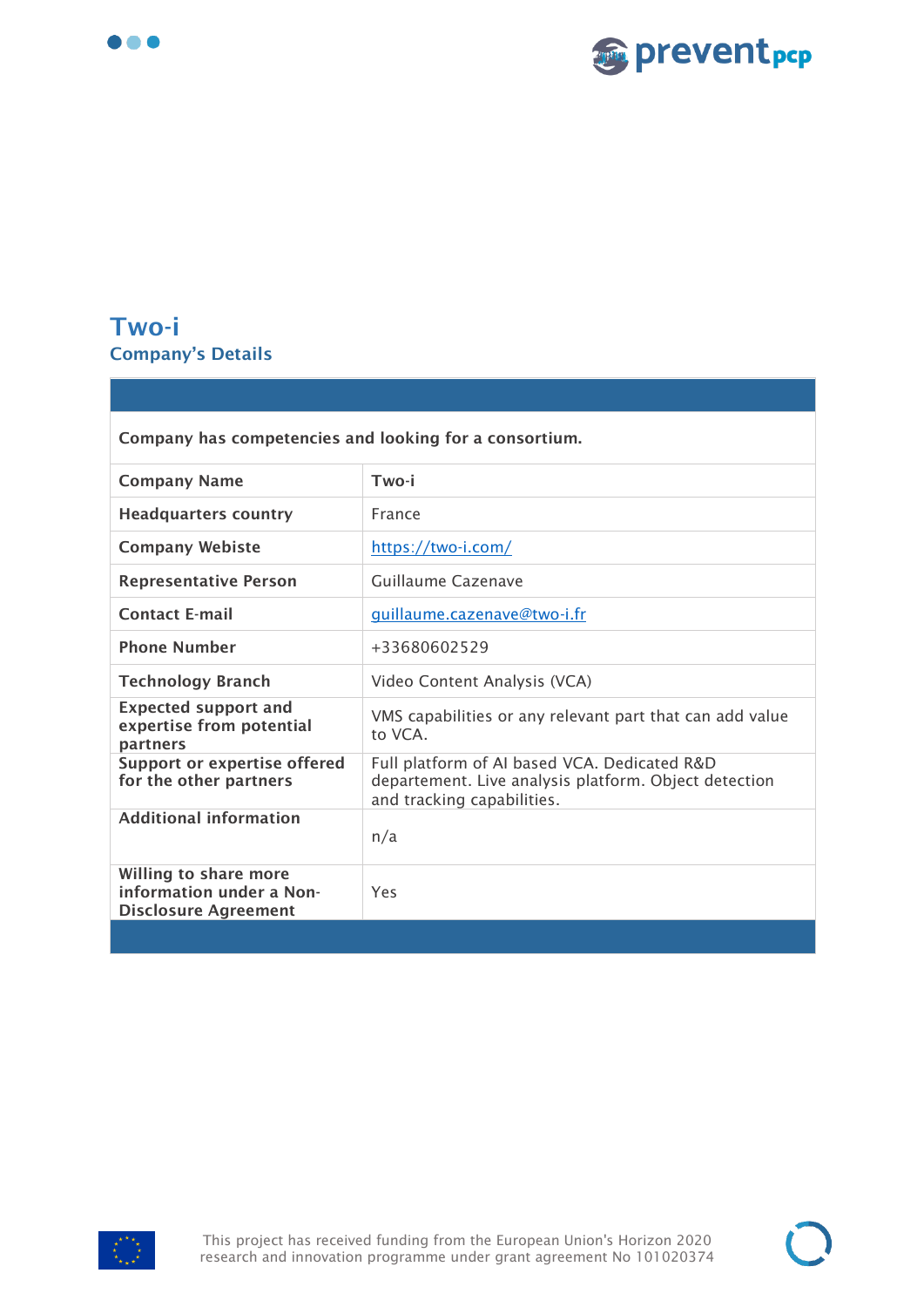



#### <span id="page-13-0"></span>**ACIC Company's Details**

| Company has competencies and looking for a consortium.                           |                                                                                                                                                                                                                   |
|----------------------------------------------------------------------------------|-------------------------------------------------------------------------------------------------------------------------------------------------------------------------------------------------------------------|
| <b>Company Name</b>                                                              | <b>ACIC</b>                                                                                                                                                                                                       |
| <b>Headquarters country</b>                                                      | France                                                                                                                                                                                                            |
| <b>Company Webiste</b>                                                           | https://two-i.com/                                                                                                                                                                                                |
| <b>Representative Person</b>                                                     | Alexandre de Halleux                                                                                                                                                                                              |
| <b>Contact E-mail</b>                                                            | dehalleux@acic.eu                                                                                                                                                                                                 |
| <b>Phone Number</b>                                                              | +32491611080                                                                                                                                                                                                      |
| <b>Technology Branch</b>                                                         | Video Analytics and AI solution provider                                                                                                                                                                          |
| <b>Expected support and</b><br>expertise from potential<br>partners              | Partner in biometric data                                                                                                                                                                                         |
| <b>Support or expertise offered</b><br>for the other partners                    | We have a wide range of existing and proven video<br>analystics and AI solutions                                                                                                                                  |
| <b>Additional information</b>                                                    | ACIC is based in Mons in Belgium and was created in<br>2003. Our team is mainly composed of engineers. We are<br>a total of 10. We own our algorithms, So we can easily<br>work the codes according to the needs. |
| Willing to share more<br>information under a Non-<br><b>Disclosure Agreement</b> | Yes                                                                                                                                                                                                               |
|                                                                                  |                                                                                                                                                                                                                   |

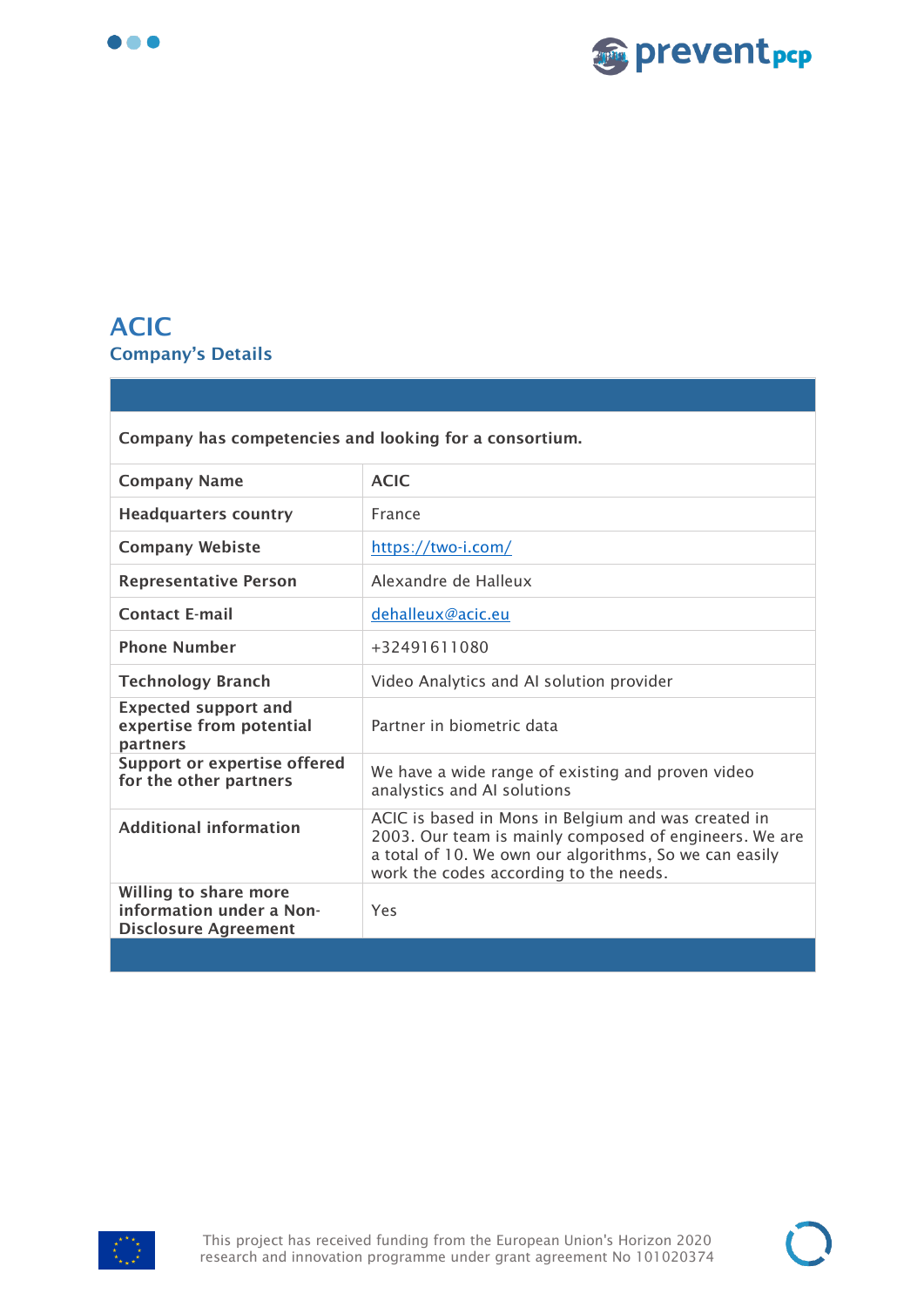



## <span id="page-14-0"></span>**Wintics Company's Details**

| <b>Wintics</b><br><b>Company Name</b><br><b>Headquarters country</b><br>France<br>https://wintics.com/en/home/<br><b>Company Webiste</b><br>Matthias Houllier<br><b>Representative Person</b><br><b>Contact E-mail</b><br>matthias.houllier@wintics.com<br><b>Phone Number</b>                                                                                                                                                                                                                                                                                                                                        |  |
|-----------------------------------------------------------------------------------------------------------------------------------------------------------------------------------------------------------------------------------------------------------------------------------------------------------------------------------------------------------------------------------------------------------------------------------------------------------------------------------------------------------------------------------------------------------------------------------------------------------------------|--|
|                                                                                                                                                                                                                                                                                                                                                                                                                                                                                                                                                                                                                       |  |
|                                                                                                                                                                                                                                                                                                                                                                                                                                                                                                                                                                                                                       |  |
|                                                                                                                                                                                                                                                                                                                                                                                                                                                                                                                                                                                                                       |  |
|                                                                                                                                                                                                                                                                                                                                                                                                                                                                                                                                                                                                                       |  |
|                                                                                                                                                                                                                                                                                                                                                                                                                                                                                                                                                                                                                       |  |
| +33670921168                                                                                                                                                                                                                                                                                                                                                                                                                                                                                                                                                                                                          |  |
| <b>Technology Branch</b><br>Al / video analytics                                                                                                                                                                                                                                                                                                                                                                                                                                                                                                                                                                      |  |
| Integrators, experts in hardware (cameras, servers) and<br><b>Expected support and</b><br>expertise from potential<br>software (VMS) to be able to offer a fully-customized<br>security solution.<br>partners                                                                                                                                                                                                                                                                                                                                                                                                         |  |
| Wintics is a French innovative software company<br>specialized in intelligent video analysis for smart cities<br>and mobility operators. By leveraging the latest AI<br>innovations, our software automatically extracts<br><b>Support or expertise offered</b><br>insightful data from any camera and offers the best video<br>for the other partners<br>analysis applications for our clients (traffic analysis,<br>bicycle lanes monitoring, crossroads management, car-<br>pooling detection, tolling systems, crowd analysis in<br>public transportation, automatic detection of hazardous<br>urban situations). |  |
| We have an international team of AI and software<br><b>Additional information</b><br>engineering experts We have strong experience in<br>putting AI into production : our software has been<br>running for more than 3 years on the field                                                                                                                                                                                                                                                                                                                                                                             |  |
| Willing to share more<br>information under a Non-<br>Yes<br><b>Disclosure Agreement</b>                                                                                                                                                                                                                                                                                                                                                                                                                                                                                                                               |  |

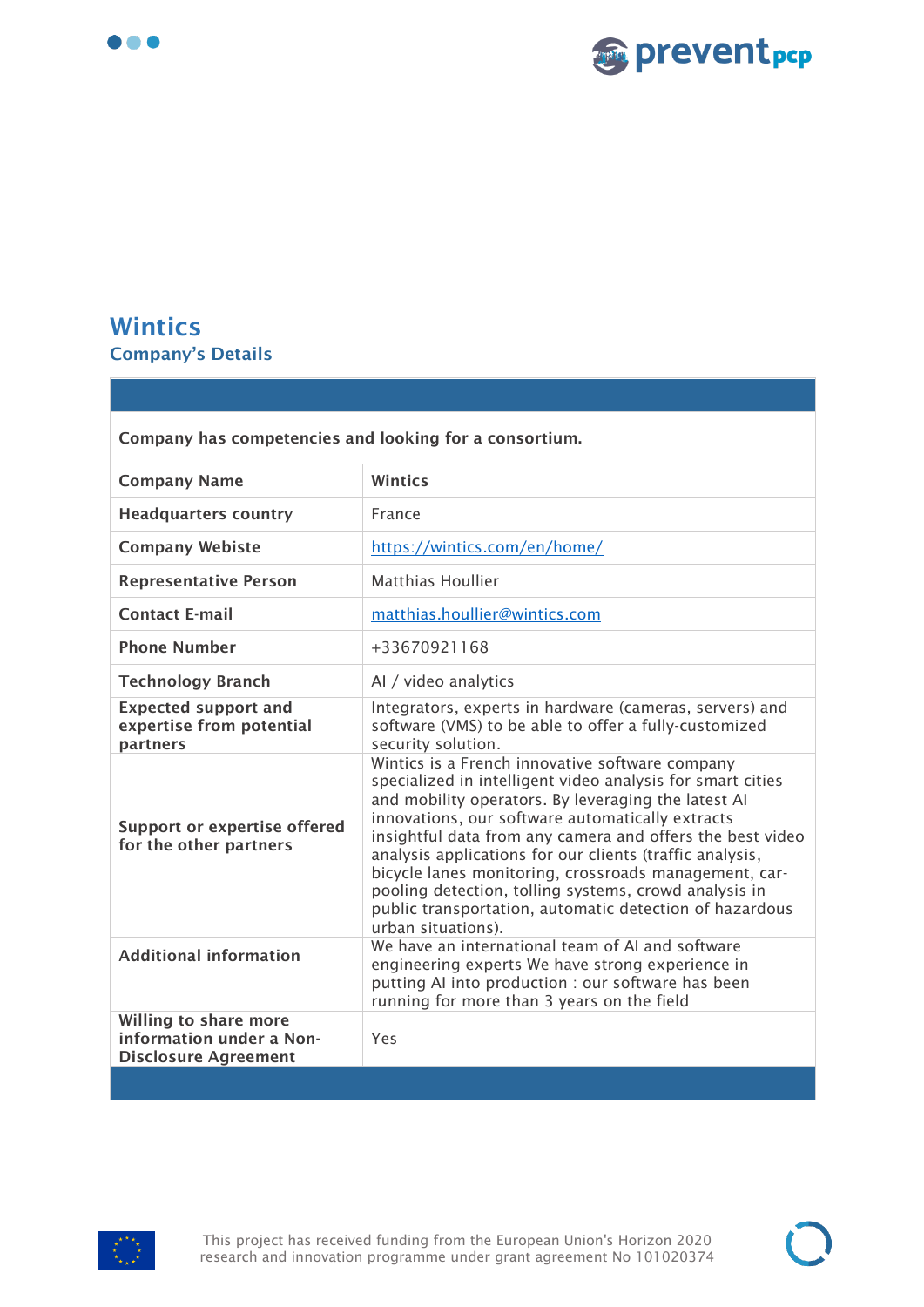



#### <span id="page-15-0"></span>**GTD International Company's Details**

**Disclosure Agreement**

**Company has competencies and looking for a consortium. Company Name GTD International Headquarters country** Spain **Company Webiste** <https://www.gtd.eu/en> **Representative Person** Clément Delbouys **Contact E-mail** [clement.delbouys@gtd.eu](mailto:clement.delbouys@gtd.eu) **Phone Number**  $+33762335200$ **Technology Branch IT system integration & AI Expected support and expertise from potential partners**  Integrators, experts in hardware (cameras, servers) and software (VMS) to be able to offer a fully-customized security solution. **Support or expertise offered for the other partners**  $n/a$ **Additional information** n/a **Willing to share more information under a Non-**Yes

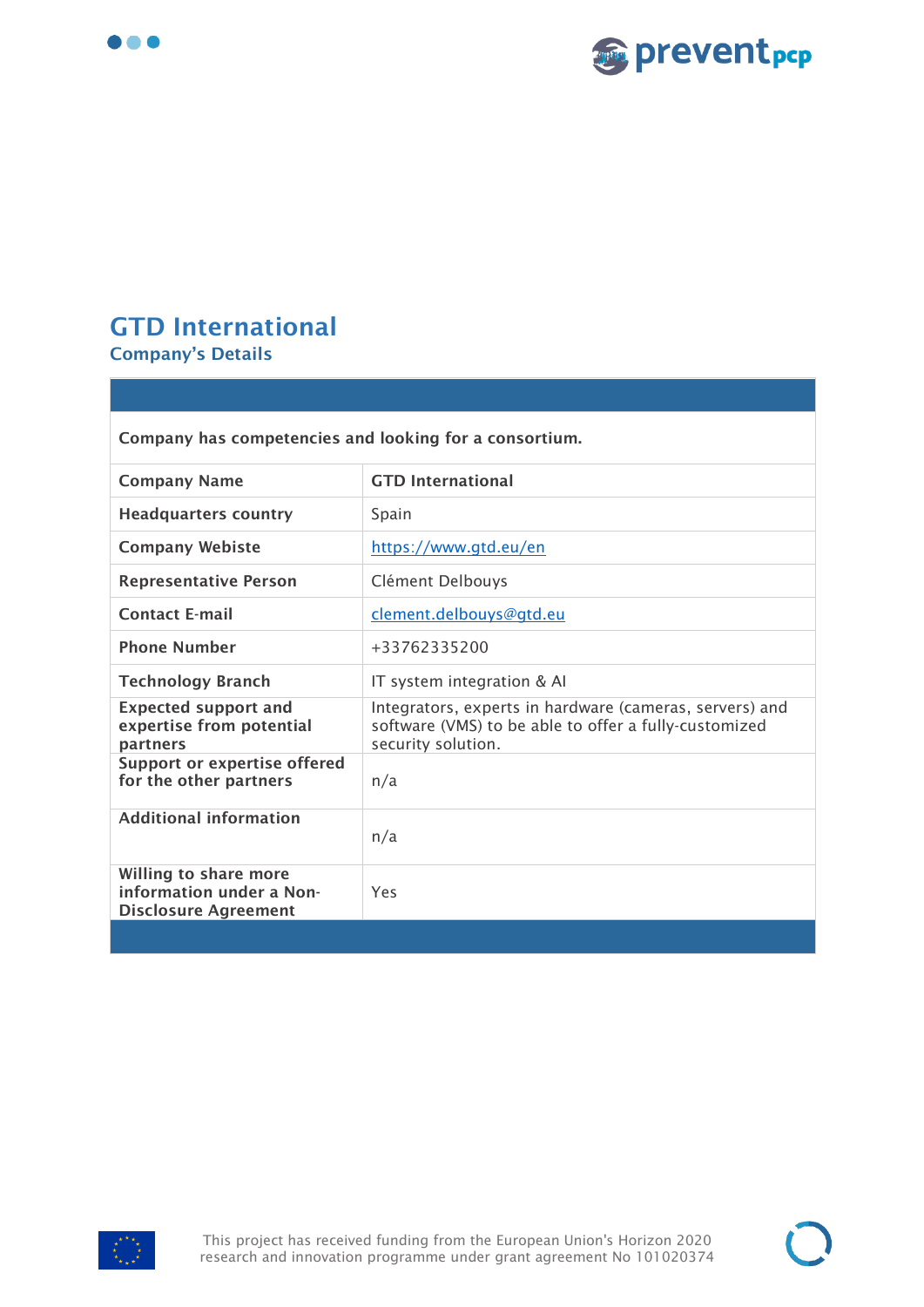



#### <span id="page-16-0"></span>**AERTEC Company's Details**

| Company has competencies and looking for a consortium.                           |                                                                                                                                                                                |
|----------------------------------------------------------------------------------|--------------------------------------------------------------------------------------------------------------------------------------------------------------------------------|
| <b>Company Name</b>                                                              | <b>AERTEC</b>                                                                                                                                                                  |
| <b>Headquarters country</b>                                                      | Spain                                                                                                                                                                          |
| <b>Company Webiste</b>                                                           | https://aertecsolutions.com/en/                                                                                                                                                |
| <b>Representative Person</b>                                                     | Rodrigo Valdivieso                                                                                                                                                             |
| <b>Contact E-mail</b>                                                            | rvaldivieso@aertecsolutions.com                                                                                                                                                |
| <b>Phone Number</b>                                                              | 671654018                                                                                                                                                                      |
| <b>Technology Branch</b>                                                         | Aeronautical engineering - unmanned aircraft<br>systems/drones/UAV/RPAS                                                                                                        |
| <b>Expected support and</b><br>expertise from potential<br>partners              | Cover the areas of image/video recognition, handling of<br>databases, and emergency/first response management.                                                                 |
| <b>Support or expertise offered</b><br>for the other partners                    | Drone technology: from autopilots to platforms to<br>management and ground control.                                                                                            |
| <b>Additional information</b>                                                    | Design of the complete drone system:<br>long range capabilities for sustained control over lineal<br>infrastuctures like roads, railroads, borders, coasts and<br>large areas. |
| Willing to share more<br>information under a Non-<br><b>Disclosure Agreement</b> | Yes                                                                                                                                                                            |
|                                                                                  |                                                                                                                                                                                |

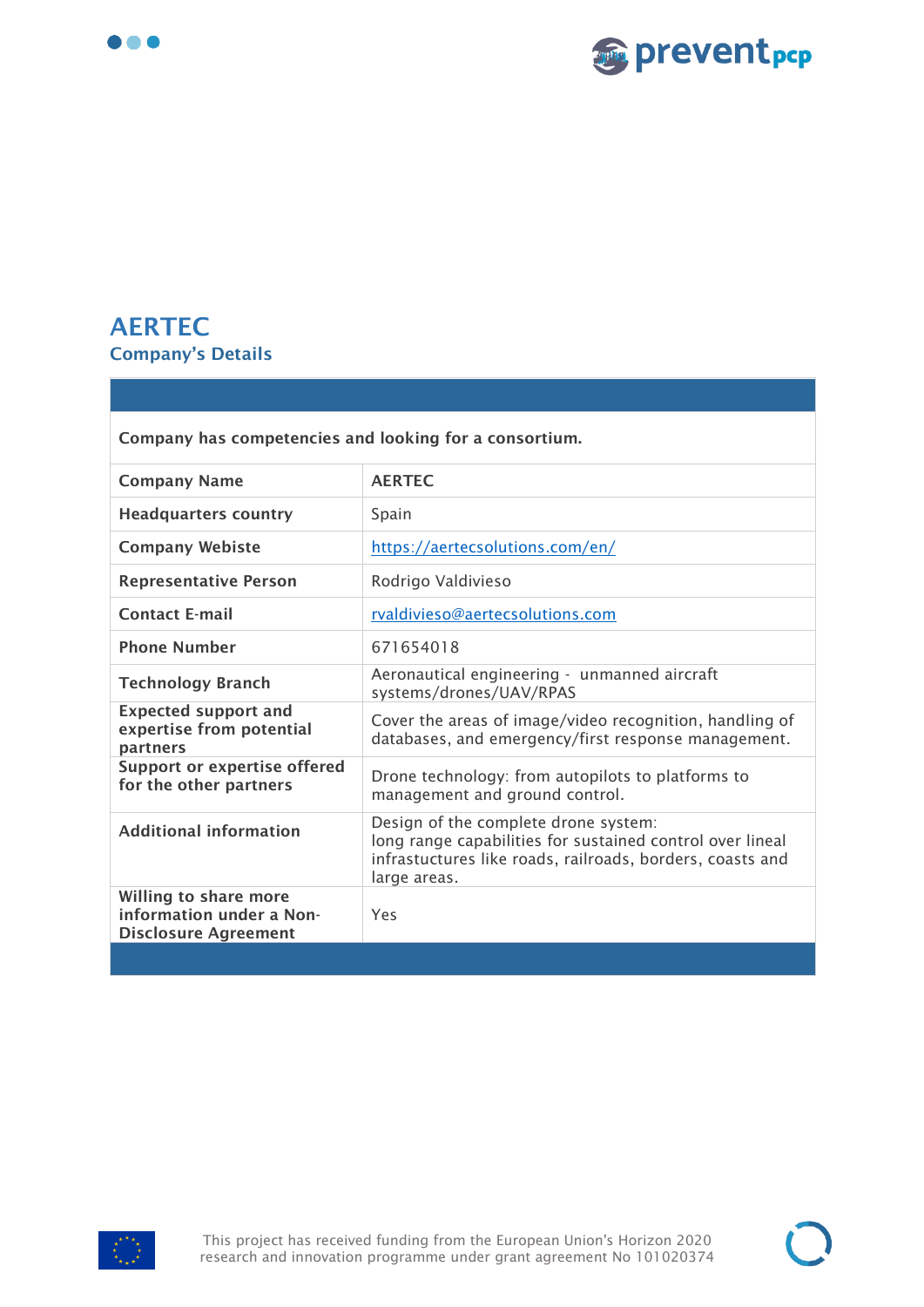



#### <span id="page-17-0"></span>**Intracom Telecom Greece Company's Details**

| Company is a consortium and looking for a specific partner.                      |                                                                                           |
|----------------------------------------------------------------------------------|-------------------------------------------------------------------------------------------|
| <b>Company Name</b>                                                              | <b>Intracom Telecom Greece</b>                                                            |
| <b>Headquarters country</b>                                                      | Greece                                                                                    |
| <b>Company Webiste</b>                                                           | http://intracom-telecom.com/                                                              |
| <b>Representative Person</b>                                                     | <b>Fanourios Kazouris</b>                                                                 |
| <b>Contact E-mail</b>                                                            | fkazouris@intracom-telecom.com                                                            |
| <b>Phone Number</b>                                                              | 00306942235705                                                                            |
| <b>Technology Branch</b>                                                         | <b>Security Integrated Systems</b>                                                        |
| <b>Expected support and</b><br>expertise from potential<br>partners              | R&D in algorithms for video analytics and video forensic                                  |
| <b>Support or expertise offered</b><br>for the other partners                    | Crisis management system (PSIM), GIS system and<br>integration with VMS and other sensors |
| <b>Additional information</b>                                                    | n/a                                                                                       |
| Willing to share more<br>information under a Non-<br><b>Disclosure Agreement</b> | <b>No</b>                                                                                 |
|                                                                                  |                                                                                           |

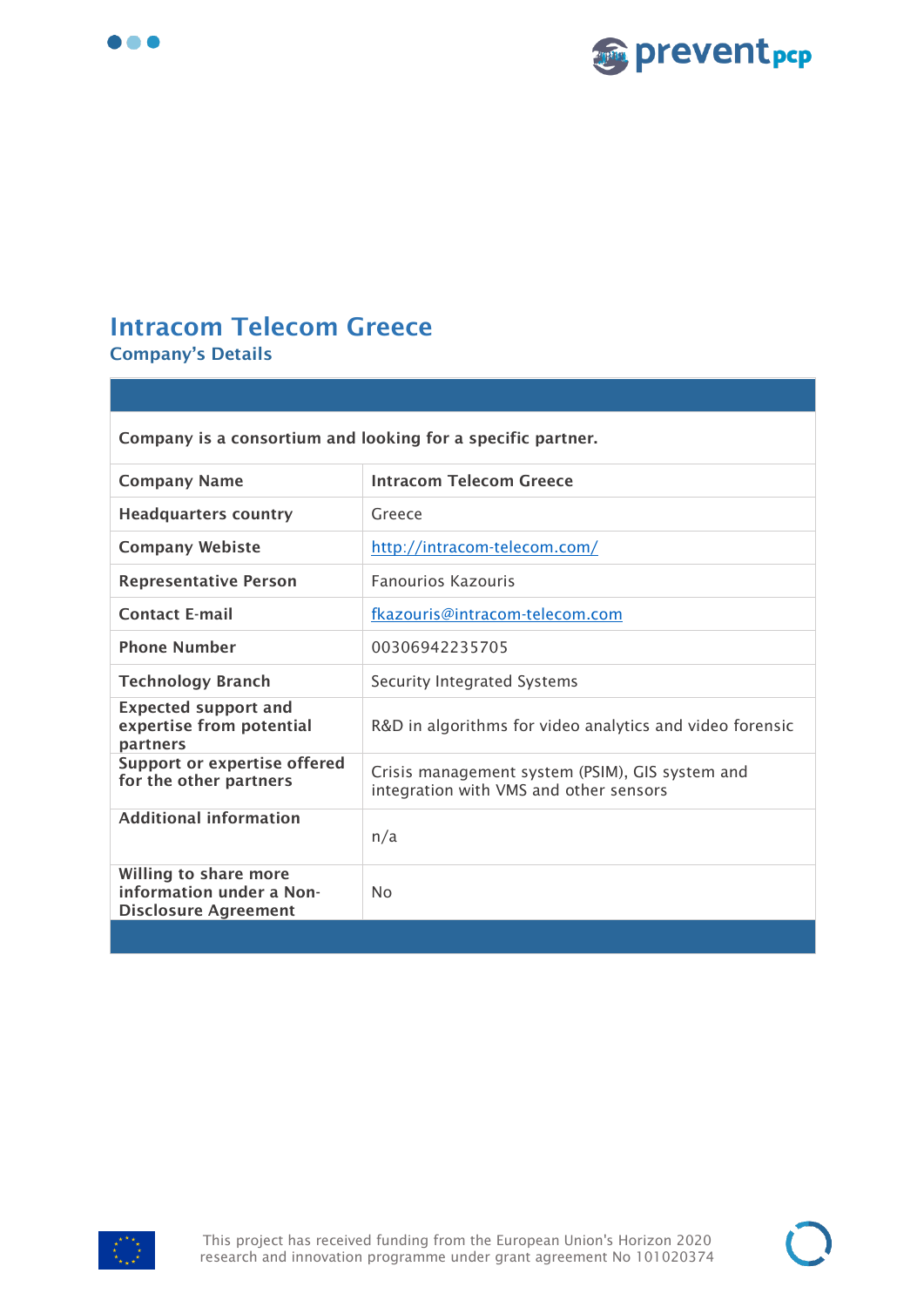



#### <span id="page-18-0"></span>**Datakalab Company's Details**

| Company is a consortium and looking for a specific partner                       |                                                                                                                                                                                                                                                                                                                                                                                                                                                                           |
|----------------------------------------------------------------------------------|---------------------------------------------------------------------------------------------------------------------------------------------------------------------------------------------------------------------------------------------------------------------------------------------------------------------------------------------------------------------------------------------------------------------------------------------------------------------------|
| <b>Company Name</b>                                                              | <b>Datakalab</b>                                                                                                                                                                                                                                                                                                                                                                                                                                                          |
| <b>Headquarters country</b>                                                      | France                                                                                                                                                                                                                                                                                                                                                                                                                                                                    |
| <b>Company Webiste</b>                                                           | https://www.datakalab.com/?lang=en                                                                                                                                                                                                                                                                                                                                                                                                                                        |
| <b>Representative Person</b>                                                     | Stephen Bauer                                                                                                                                                                                                                                                                                                                                                                                                                                                             |
| <b>Contact E-mail</b>                                                            | sb@datakalab.com                                                                                                                                                                                                                                                                                                                                                                                                                                                          |
| <b>Phone Number</b>                                                              | 0643075510                                                                                                                                                                                                                                                                                                                                                                                                                                                                |
| <b>Technology Branch</b>                                                         | Video Analytics and Neural Network Performance<br>ptimisation                                                                                                                                                                                                                                                                                                                                                                                                             |
| <b>Expected support and</b><br>expertise from potential<br>partners              | Datakalab is an AI software and IP provider and wishes to<br>partner with other organisations that can lead project<br>implementation, integration with VMS and Hypervisor<br>solutions and general project support for the key PCP<br>Prevent stakeholders.                                                                                                                                                                                                              |
| <b>Support or expertise offered</b><br>for the other partners                    | Datakalab has two main competencies:<br>1/ A video analytics solution that is GDPR compliant that<br>is capable of processing video feeds in real time and with<br>high precision on as little as a single CPU core.<br>2/ The ability to optimize the neural network algorithms<br>of others without data so they can run as efficiently as<br>possible on limited edge computer power as well as<br>automatically self adapt to different camera viewing<br>conditions. |
| <b>Additional information</b>                                                    | n/a                                                                                                                                                                                                                                                                                                                                                                                                                                                                       |
| Willing to share more<br>information under a Non-<br><b>Disclosure Agreement</b> | Yes                                                                                                                                                                                                                                                                                                                                                                                                                                                                       |
|                                                                                  |                                                                                                                                                                                                                                                                                                                                                                                                                                                                           |

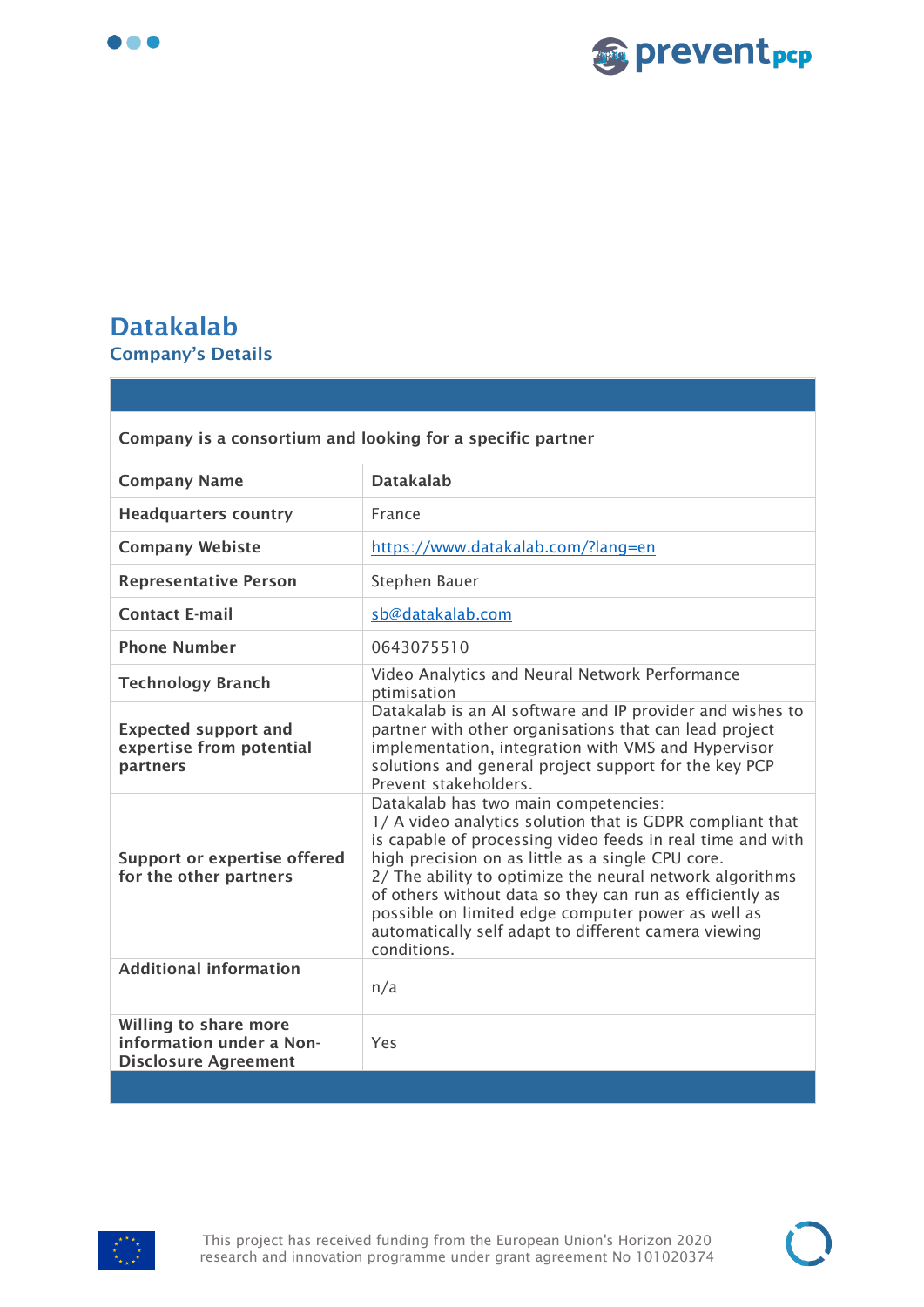



#### <span id="page-19-0"></span>**INRIA Company's Details**

| Company has competencies and looking for a consortium.                           |                                                                                                                                                                                                                                                                                                         |
|----------------------------------------------------------------------------------|---------------------------------------------------------------------------------------------------------------------------------------------------------------------------------------------------------------------------------------------------------------------------------------------------------|
| <b>Company Name</b>                                                              | <b>INRIA</b>                                                                                                                                                                                                                                                                                            |
| <b>Headquarters country</b>                                                      | France                                                                                                                                                                                                                                                                                                  |
| <b>Company Webiste</b>                                                           | https://www.inria.fr/en                                                                                                                                                                                                                                                                                 |
| <b>Representative Person</b>                                                     | <b>Emilie Bailly</b>                                                                                                                                                                                                                                                                                    |
| <b>Contact E-mail</b>                                                            | emilie.bailly@inria.fr                                                                                                                                                                                                                                                                                  |
| <b>Phone Number</b>                                                              | +33765155378                                                                                                                                                                                                                                                                                            |
| <b>Technology Branch</b>                                                         | IA/ Vision, perception and multimedia interpretation                                                                                                                                                                                                                                                    |
| <b>Expected support and</b><br>expertise from potential<br>partners              | System integrator: Command & Control management<br>systems, interoperability systems (technical & legal), use<br>case integrator Good understanding of railway<br>environment, video management system (VMS)<br>infrastructures and crisis management Good<br>understanding of Al                       |
| <b>Support or expertise offered</b><br>for the other partners                    | Learning machine for detection and tracking (supervised<br>and unsupervised), activity recognition, real time<br>systems, Object tracking and motion analysis, Neural<br>networks. Automatic Image processing.                                                                                          |
| <b>Additional information</b>                                                    | Inria is the French national institute for research in digital<br>science and technology. The INRIA scientist team<br>identified on Prevent PCP is specialised in AI and<br>tracking, and has already led research works with<br>SNCF/RATP on the detection of abnormalities and<br>abandoned baggages. |
| Willing to share more<br>information under a Non-<br><b>Disclosure Agreement</b> | Yes                                                                                                                                                                                                                                                                                                     |
|                                                                                  |                                                                                                                                                                                                                                                                                                         |

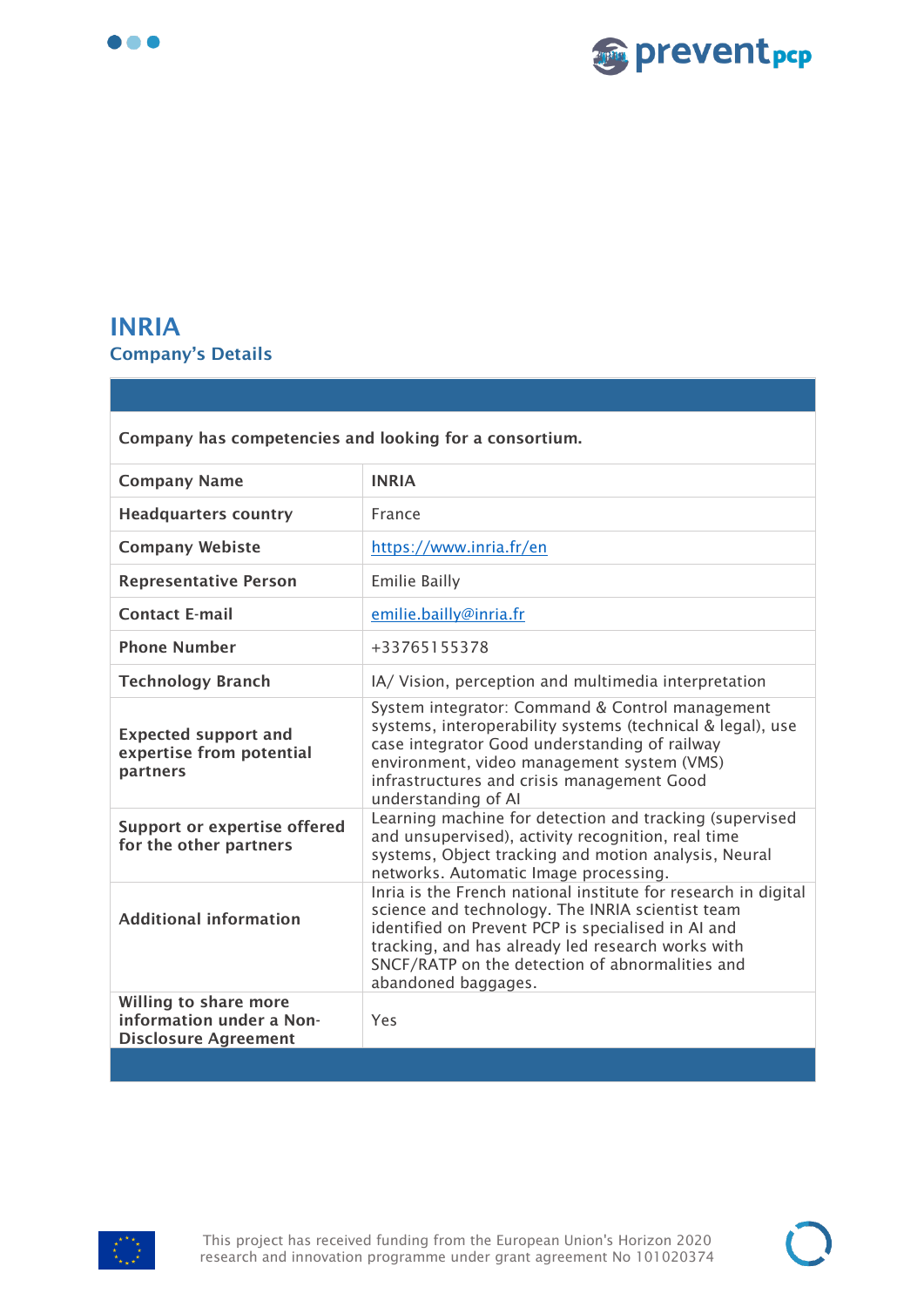



## <span id="page-20-0"></span>**BriefCam Ltd Company's Details**

| Company has competencies and looking for a consortium.              |                                                                                                                                                                                                                                                                                                                                                                                                                                                                                                                                                                                         |
|---------------------------------------------------------------------|-----------------------------------------------------------------------------------------------------------------------------------------------------------------------------------------------------------------------------------------------------------------------------------------------------------------------------------------------------------------------------------------------------------------------------------------------------------------------------------------------------------------------------------------------------------------------------------------|
| <b>Company Name</b>                                                 | <b>BriefCam Ltd</b>                                                                                                                                                                                                                                                                                                                                                                                                                                                                                                                                                                     |
| <b>Headquarters country</b>                                         | <b>USA</b>                                                                                                                                                                                                                                                                                                                                                                                                                                                                                                                                                                              |
| <b>Company Webiste</b>                                              | https://www.briefcam.com/                                                                                                                                                                                                                                                                                                                                                                                                                                                                                                                                                               |
| <b>Representative Person</b>                                        | Florian Leibovici                                                                                                                                                                                                                                                                                                                                                                                                                                                                                                                                                                       |
| <b>Contact E-mail</b>                                               | florian.leibovici@briefCam.com                                                                                                                                                                                                                                                                                                                                                                                                                                                                                                                                                          |
| <b>Phone Number</b>                                                 | +972528597953                                                                                                                                                                                                                                                                                                                                                                                                                                                                                                                                                                           |
| <b>Technology Branch</b>                                            | Video Content Analytics Technology based on AI deep<br>learning algorithms combined with patented video<br>synospis technology                                                                                                                                                                                                                                                                                                                                                                                                                                                          |
| <b>Expected support and</b><br>expertise from potential<br>partners | VMS based solutions with expertise in objects tracking                                                                                                                                                                                                                                                                                                                                                                                                                                                                                                                                  |
| <b>Support or expertise offered</b><br>for the other partners       | By harnessing the power of artificial intelligence and<br>deep learning, BriefCam transforms video into valuable<br>insights for rapid video review and search, as well as<br>patented VIDEO SYNOPSIS® technology; real-time alerting;<br>and quantitative video insights.<br>BriefCam increases operational efficiency for people,<br>companies and communities to realize the value of their<br>video through its innovative, comprehensive video<br>analytics platform designed for flexibility and scalability<br>with market leading accuracy, performance and user<br>experience. |
| <b>Additional information</b>                                       | With 1 billion surveillance cameras expected to be<br>installed by the end of 2022 (Source: Omdia) the amount<br>of video recorded is overwhelming. There are simply not<br>enough human eyes to review it all, and its beyond<br>human capacity to analyze the depth and breadth of its<br>content. Through BriefCam's comprehensive video<br>analytics platform, organizations can rapidly detect,<br>track, identify, search and view thousands of objects in<br>every scene, and understand trends gleaned from video<br>content, totally transforming how organizations use        |



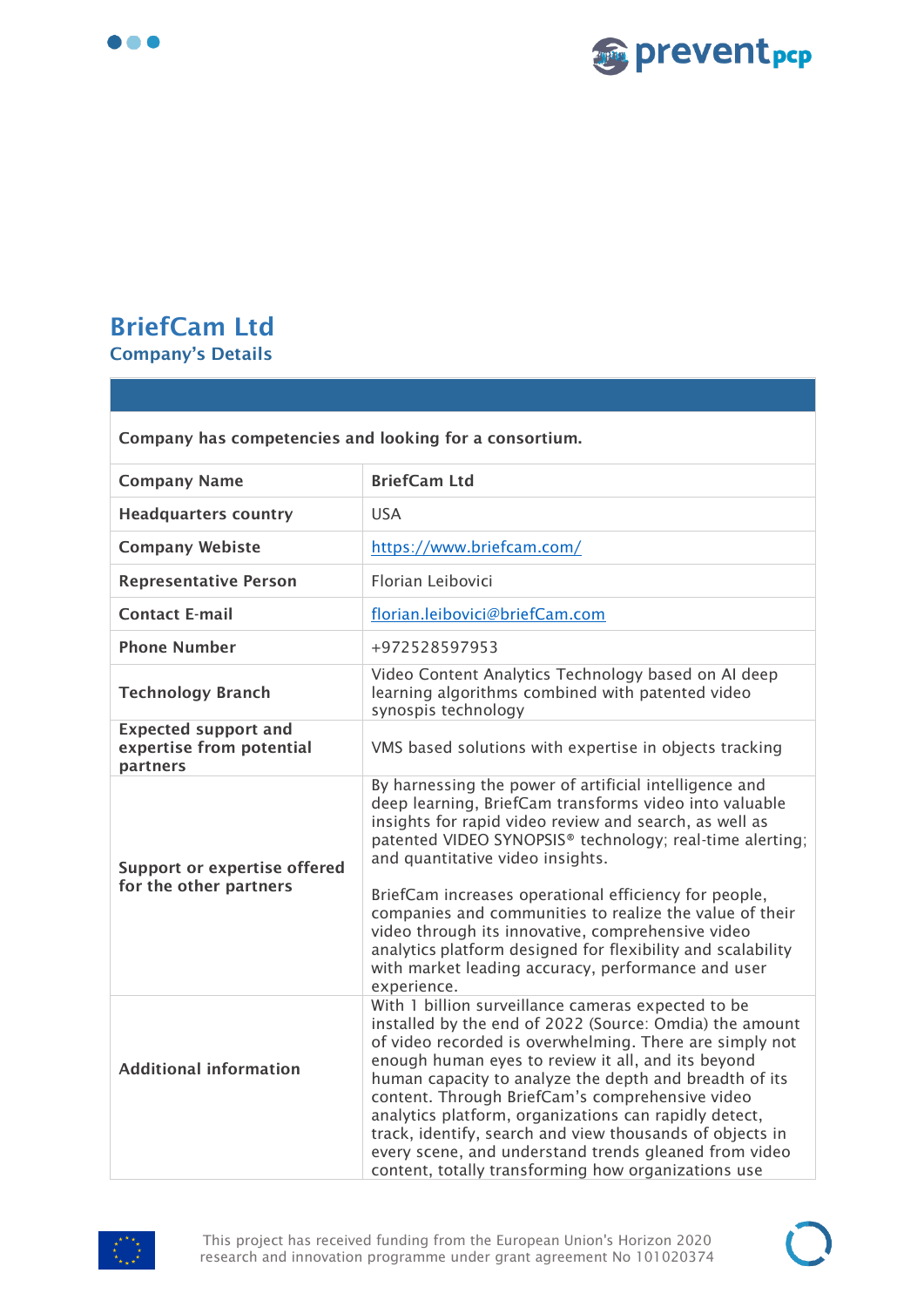



|                                                                                  | video. As the industry's leading provider of Video<br>Content Analytics solutions, BriefCam enables customers<br>to:                                                                                                                                                                                                                                                                                |
|----------------------------------------------------------------------------------|-----------------------------------------------------------------------------------------------------------------------------------------------------------------------------------------------------------------------------------------------------------------------------------------------------------------------------------------------------------------------------------------------------|
|                                                                                  | Rapidly search and identify people and objects of<br>$\bullet$<br>interest<br>Receive real-time notifications of critical events<br>Dynamically analyze trends in video content to<br>$\bullet$<br>influence and optimize operations<br>The depth of BriefCam's video analytics and cross<br>functional applications maximize the ROI of video<br>surveillance and help transform how organizations |
|                                                                                  | operate.                                                                                                                                                                                                                                                                                                                                                                                            |
| Willing to share more<br>information under a Non-<br><b>Disclosure Agreement</b> | Yes                                                                                                                                                                                                                                                                                                                                                                                                 |
|                                                                                  |                                                                                                                                                                                                                                                                                                                                                                                                     |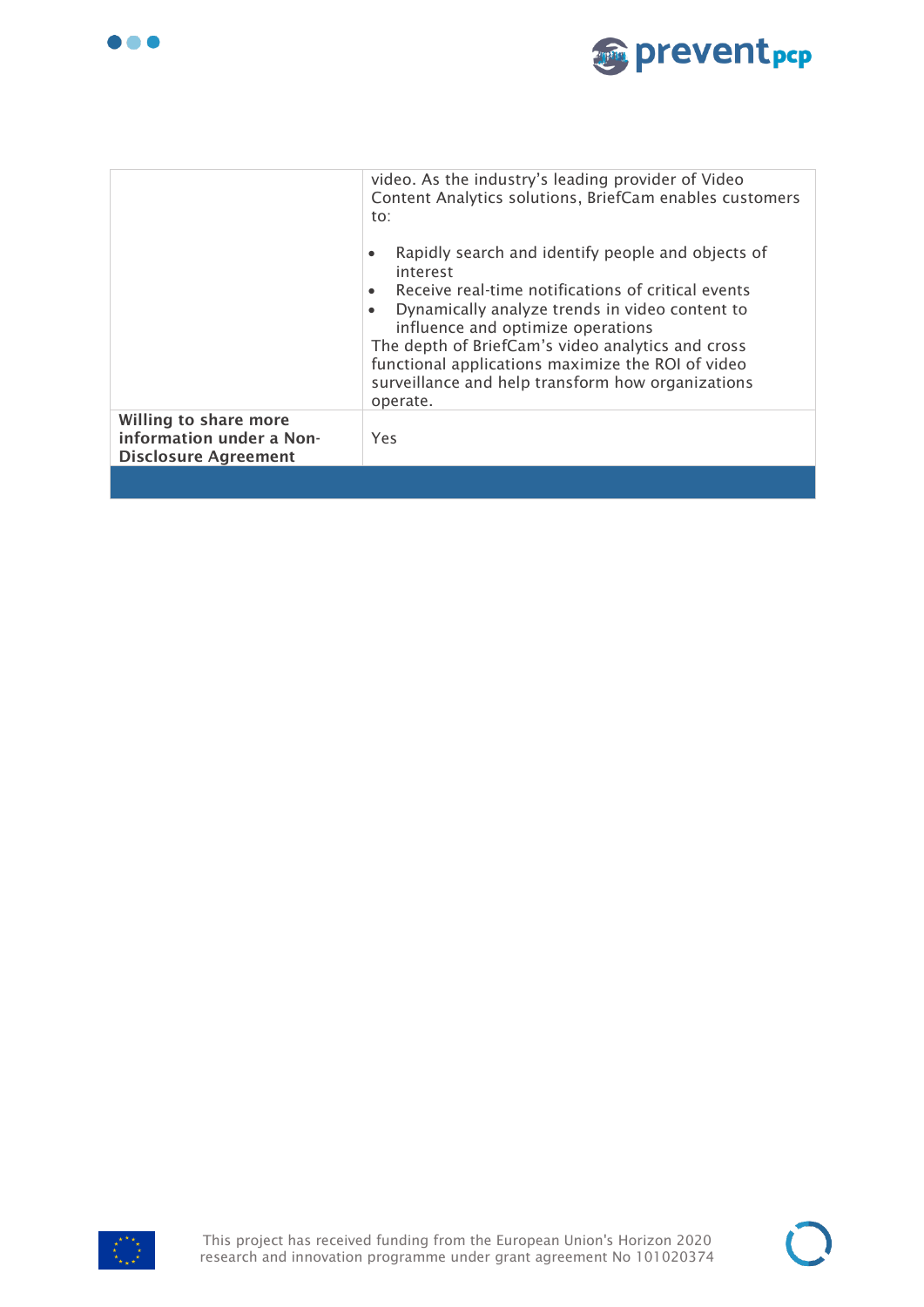



## <span id="page-22-0"></span>**SNEF Connect**

**Company's Details** 

| Company has competencies and looking for a consortium.                           |                                                                                                                                                                                                                                                                                                 |
|----------------------------------------------------------------------------------|-------------------------------------------------------------------------------------------------------------------------------------------------------------------------------------------------------------------------------------------------------------------------------------------------|
| <b>Company Name</b>                                                              | <b>SNEF Connect</b>                                                                                                                                                                                                                                                                             |
| <b>Headquarters country</b>                                                      | France                                                                                                                                                                                                                                                                                          |
| <b>Company Webiste</b>                                                           | https://www.snef.fr/snefconnect/                                                                                                                                                                                                                                                                |
| <b>Representative Person</b>                                                     | Jérémy Albergne                                                                                                                                                                                                                                                                                 |
| <b>Contact E-mail</b>                                                            | jeremy.albergne@snef.fr                                                                                                                                                                                                                                                                         |
| <b>Phone Number</b>                                                              | 0614555449                                                                                                                                                                                                                                                                                      |
| <b>Technology Branch</b>                                                         | VMS integrator                                                                                                                                                                                                                                                                                  |
| <b>Expected support and</b><br>expertise from potential<br>partners              | Software vidéo analysis                                                                                                                                                                                                                                                                         |
| <b>Support or expertise offered</b><br>for the other partners                    | Experience in urban video and safety video                                                                                                                                                                                                                                                      |
| <b>Additional information</b>                                                    | - We are looking for experts in safety studies and in<br>public transport as well as partners in video<br>development.<br>- We integrate complete video solutions, from the<br>installation of cameras, programming, software sizing to<br>the training of our customers as well as maintenance |
| Willing to share more<br>information under a Non-<br><b>Disclosure Agreement</b> | <b>No</b>                                                                                                                                                                                                                                                                                       |